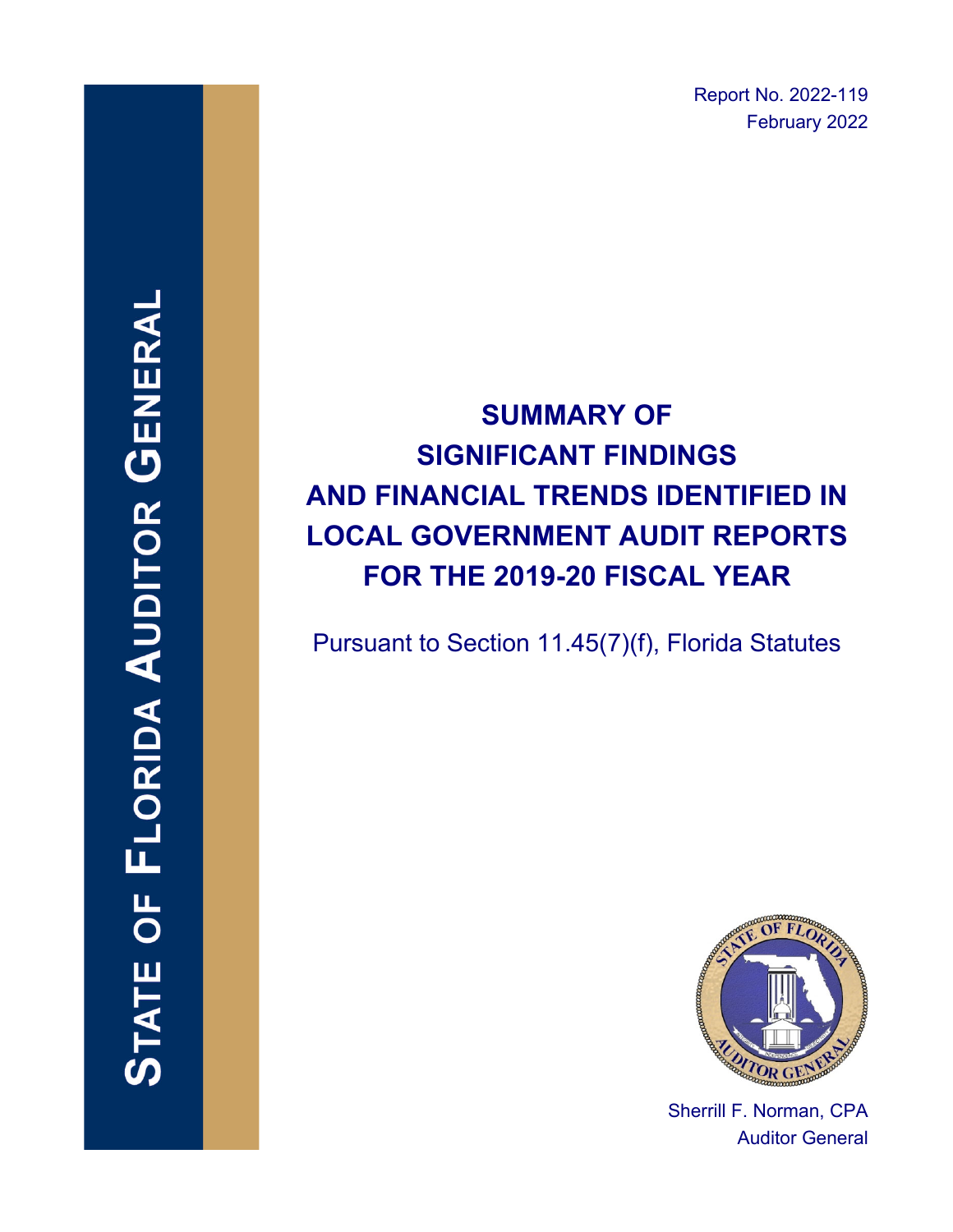The team leader was David T. Ward, CPA, and the review was supervised by Jacqueline Bell, CPA.

Please address inquiries regarding this report to Derek H. Noonan, CPA, Audit Manager, by e-mail at dereknoonan@aud.state.fl.us or by telephone at (850) 412-2864.

This report and other reports prepared by the Auditor General are available at:

[FLAuditor.gov](http://flauditor.gov/) 

Printed copies of our reports may be requested by contacting us at:

**State of Florida Auditor General** 

**Claude Pepper Building, Suite G74 · 111 West Madison Street · Tallahassee, FL 32399-1450 · (850) 412-2722**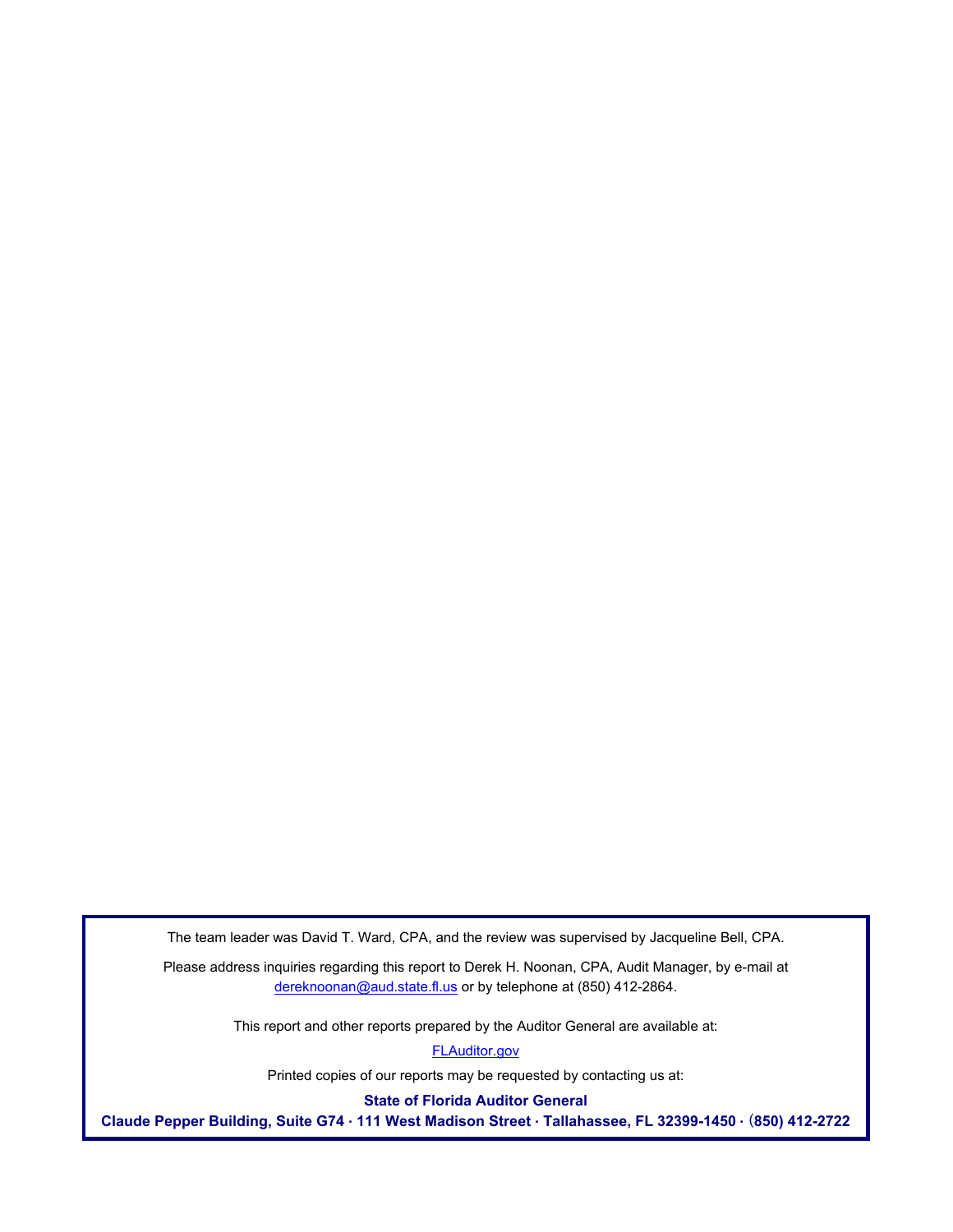### **SUMMARY OF SIGNIFICANT FINDINGS AND FINANCIAL TRENDS IDENTIFIED IN LOCAL GOVERNMENT AUDIT REPORTS FOR THE 2019-20 FISCAL YEAR**

### *SUMMARY*

This report provides a summary of significant findings identified in local governmental entity<sup>1</sup> 2019-20 fiscal year financial audit reports filed with us by independent certified public accountants. This report also summarizes the financial trends we identified in those reports and in the unaudited annual financial reports filed with and provided to us by the Department of Financial Services (DFS).

#### **Significant Findings**

We reviewed the 1,565 local governmental entity 2019-20 fiscal year financial audit reports filed with us for 1,852 entities<sup>2</sup> (346 county agencies, 351 municipalities, and 1,155 special districts) as of July 31, 2021, and noted that:

- The audit reports for 38 (2 percent) of the entities contained one or more modified opinions, which is the same percentage of entity audit reports reviewed for the 2018-19 fiscal year with modified opinions.
- While the audit reports for 1,447 entities contained no findings, the audit reports for 405 entities contained 806 findings, 3 percent more than the 784 findings included in the 2018-19 fiscal year audit reports reviewed.<sup>3</sup> The 806 findings included 286 findings (35 percent) similarly reported in the 2018-19 and 2017-18 fiscal year audit reports, a 1 percent decrease when compared to 283 findings (36 percent) reported in the 2018-19 audit reports that had been similarly reported in the 2017-18 and 2016-17 fiscal year audit reports. Many of the findings (43 percent) did not include one or more of the elements required by *Government Auditing Standards* (*GAS*)4 and the Rules of the Auditor General.5
- The audit reports for 124 (7 percent), 113 (6 percent), and 78 (4 percent) of the entities disclosed findings classified as financial statement material weaknesses, significant deficiencies, and noncompliance required to be reported in accordance with *GAS*, 6 respectively. For the 2018-19 fiscal year, the percentages of audit reports reviewed with those type findings were 7 percent, 7 percent, and 3 percent, respectively.
- The respective auditors considered 202 (25 percent) of the 806 findings reported to be material weaknesses in internal control over financial reporting, 162 findings (20 percent) to be significant deficiencies, and 104 (13 percent) to be noncompliance required by *GAS* to be reported. For the 2018-19 fiscal year, those type findings represented 25 percent, 20 percent, and 8 percent,

<sup>1</sup> The local governmental entities include counties and certain municipalities and special districts.

 $2$  The 1,565 audit reports received through July 31, 2021, included 59 county audit reports that each included separate audits of each county agency. We reviewed the findings separately reported for the county agencies in the county audit reports received and, therefore, reviewed audit reports related to a total of 1,852 local governmental entities.

<sup>&</sup>lt;sup>3</sup> For the 2018-19 fiscal year, we reviewed audit reports for 1,709 local governmental entities. A total of 784 findings were reported for 386 of those entities.

<sup>4</sup> *Government Auditing Standards 2018 Revision,* paragraphs 6.17 through 6.30.

<sup>5</sup> Chapter 10.550, Rules of the Auditor General.

<sup>6</sup> *GAS* require auditors to report noncompliance with provisions of laws, regulations, contracts, or grant agreements that has a material effect on the financial statements and any other instances of noncompliance with provisions of laws or regulations that warrant the attention of those charged with governance.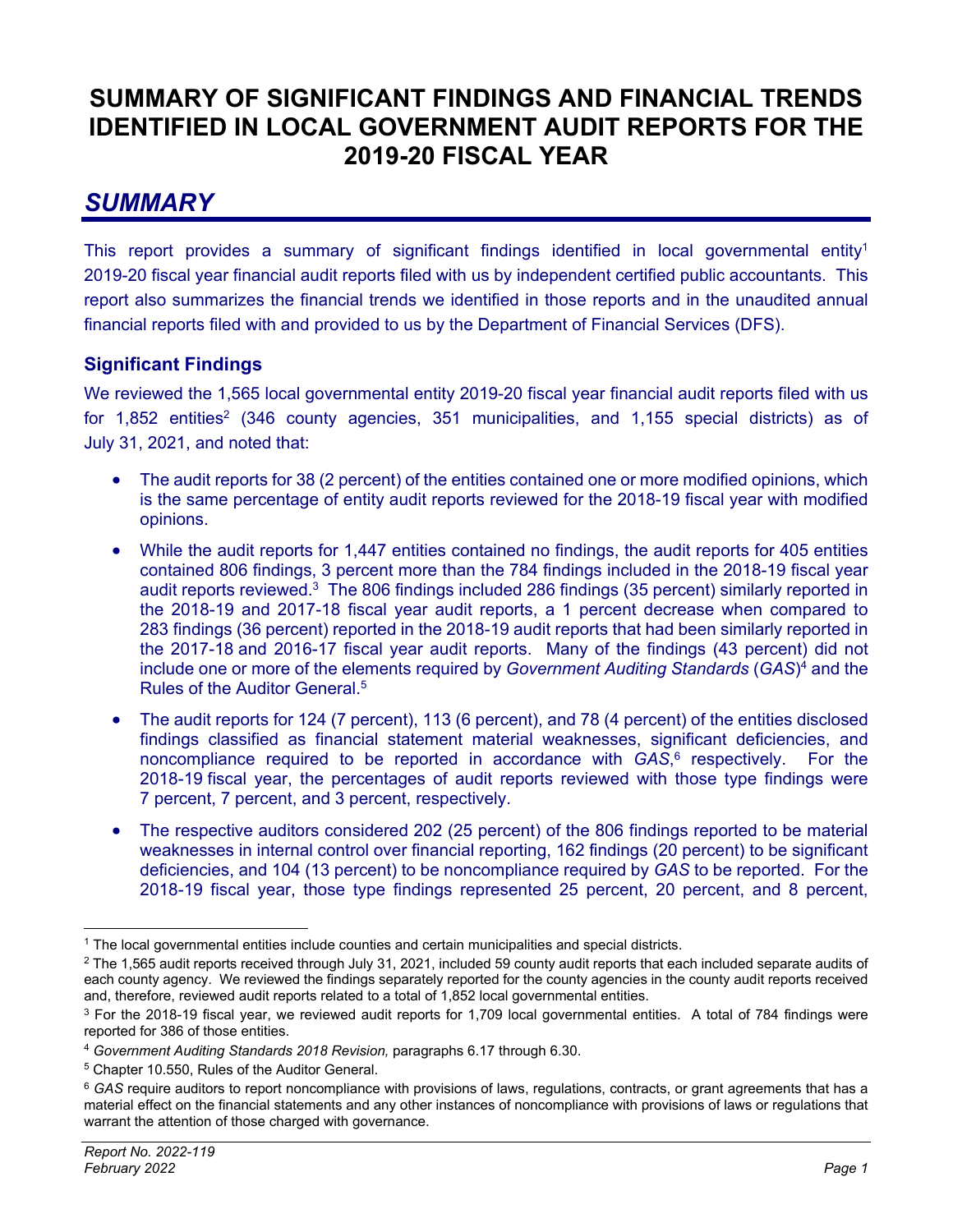respectively, of the total findings reported. The material weaknesses and significant deficiencies reported for the 2019-20 and 2018-19 fiscal years primarily related to inadequate separation of duties, general accounting records, and financial reporting. The noncompliance findings mainly addressed budget overexpenditures and noncompliance with bond covenants and established policies and procedures.

- 14 audit reports contained a total of 17 findings citing Federal awards program noncompliance, control deficiencies, or both; whereas, for the 2018-19 fiscal year, 17 entity audit reports had a total of 22 such findings.
- 8 audit reports contained a total of 13 findings citing State awards program noncompliance, control deficiencies, or both; whereas, for the 2018-19 fiscal year, 17 entity audit reports had a total of 24 such findings.

#### **Financial Trends**

We reviewed 1,672 audit reports for the 2019-20 fiscal year, including the 1,565 local governmental entity 2019-20 fiscal year audit reports filed with us through July 31, 2021, and audit reports we received from 107 other local governmental entities during the period August through October 2021. We also reviewed 132 selected local governmental entity unaudited annual financial reports filed with the DFS and provided to us.

Our reviews of the 1,672 audit reports included a determination of whether the financial statement auditor reported that the entity met one or more of the conditions described in State law<sup>7</sup> that could cause the entity to be in a state of financial emergency. We also compiled and reviewed reported financial data, for example, fund equity, cash, and investment balances, as applicable, for the 1,565 audit reports filed with us through July 31, 2021, and the 132 annual financial reports. Our reviews disclosed that:

- The audit reports for 3 local governmental entities included a going concern statement by the respective auditors that questioned the ability of the local governmental entity to continue operations on an ongoing basis. Two reports reviewed for the 2018-19 fiscal year contained this statement.
- The audit reports for 34 (1 municipality and 33 special districts), or 2 percent, of the 1,672 entities reported that the entity met at least one condition described in State law that could cause the entity to be in a state of financial emergency. When compared to our review results for the previous 4 fiscal years, this is the fewest number of entities reported as meeting at least one of the conditions.
- The audit reports for 35 (9 municipalities and 26 special districts), or 2 percent, of the 1,672 entities reported that the entity was experiencing deteriorating financial conditions. The number of reported entities experiencing deteriorating financial conditions decreased from 61 entities during the 2015-16 fiscal year to 35 entities during the 2019-20 fiscal year.
- Taxable property values and taxes levied for counties and municipalities have generally increased over the 8-year period 2012 through 2020, with the exception of the decrease in taxable property values for counties in 2012 and the decrease in taxes levied for municipalities in 2020. County and municipality taxable property values increased by \$844 billion (66 percent) and \$431 billion (64 percent), respectively, over the 9-year period 2011 through 2020. Taxes levied also increased by \$4.3 billion (70 percent) for counties and by \$2.3 billion (72 percent) for municipalities for the same period.

<sup>7</sup> Section 218.503(1), Florida Statutes.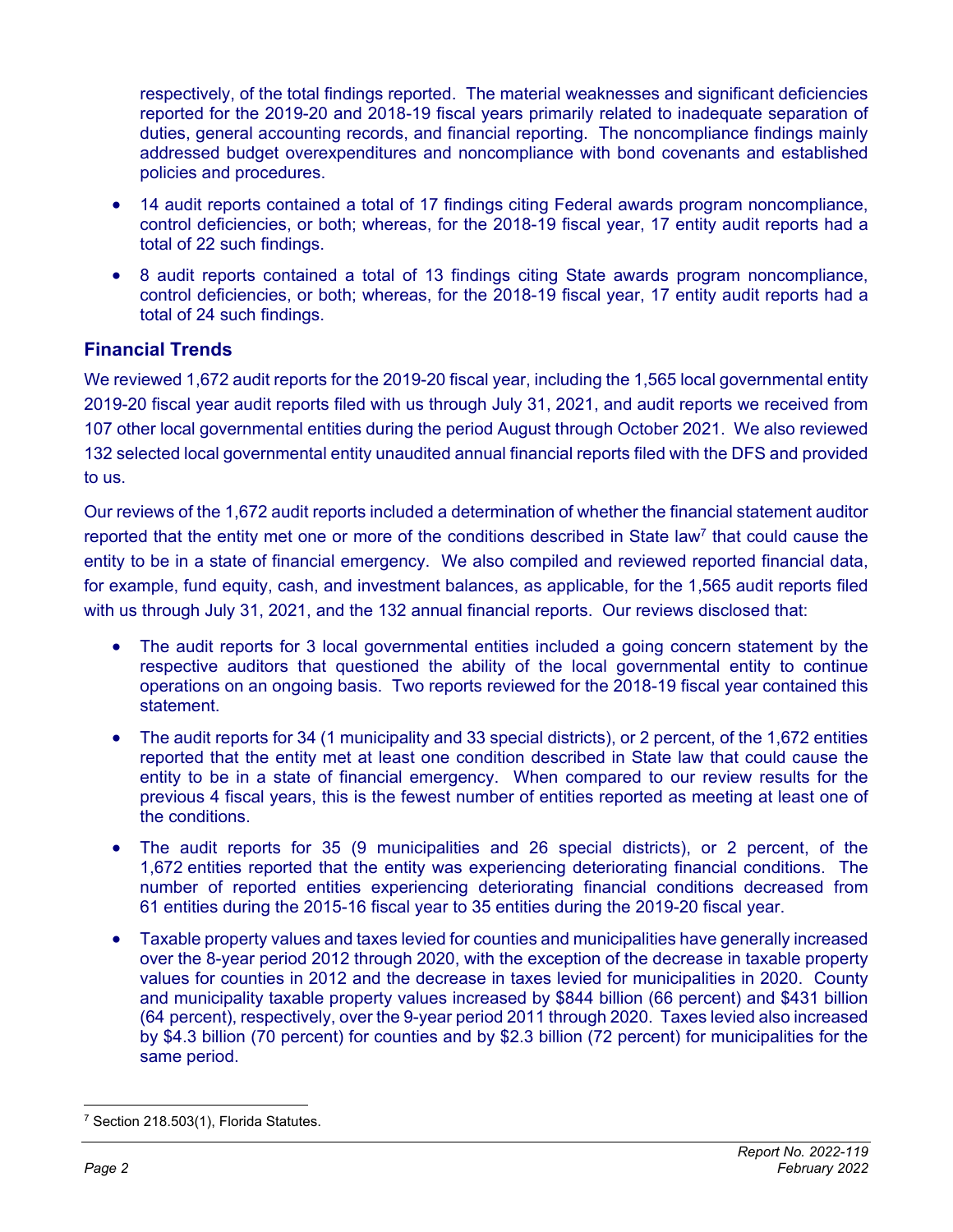Certain financial trends for numerous entities were identified that may be indicative of deteriorating financial conditions, including high levels of ad valorem millage rates for lesser-populated counties, insufficient levels of assigned and unassigned fund equity, declining excess revenues over expenditures in governmental funds or decreasing operating incomes (or increasing operating losses) in proprietary funds, and low or declining levels of cash and investments, as compared to current liabilities.

### *BACKGROUND*

One of the local government financial reporting system goals set forth in State law<sup>8</sup> is the timely, accurate, uniform, and cost-effective accumulation of financial and other information that can be used by the Legislature and other appropriate officials to improve the financial condition of local governments. State law<sup>9</sup> requires local governmental entity financial audits be performed by independent certified public accountants (CPAs). The independent auditors are to notify local governmental entities of:10

- $\bullet$  Deteriorating financial conditions that may cause a condition described in State law<sup>11</sup> to occur if actions are not taken to address such conditions.
- A fund balance deficit in total or for that portion of a fund balance not classified as restricted, committed, or nonspendable, or a total or unrestricted net assets deficit, as reported on the fund financial statements for which sufficient resources of the local governmental entity, as reported on the fund financial statements, are not available to cover the deficit. Rules of the Auditor General<sup>12</sup> require the independent auditor to assess the local governmental entity's financial condition and include management letter recommendations addressing any deteriorating financial conditions disclosed by the audit.

The local governmental entity's independent auditor is also required by Rules of the Auditor General<sup>13</sup> to apply appropriate procedures and state in the management letter whether or not the local governmental entity met one or more of the conditions specified in State law. When one or more of the conditions has occurred or will occur if action is not taken to assist the entity, a local governmental entity is to notify the Governor and the Legislative Auditing Committee.14

State law<sup>15</sup> requires us to review, in consultation with the Florida Board of Accountancy, all local governmental entity audit reports filed with us. Pursuant to State law,16 if an entity is reported as meeting one or more of the specified conditions, we are required to notify the Governor and the Legislative Auditing Committee. The Governor is responsible for determining whether the local governmental entity needs State assistance to resolve the condition(s) and, if so, the entity is considered to be in a state of financial emergency.

<sup>8</sup> Section 11.45(2)(g), Florida Statutes.

<sup>&</sup>lt;sup>9</sup> Section 218.39(1), Florida Statutes.

<sup>10</sup> Section 218.39(5), Florida Statutes.

<sup>&</sup>lt;sup>11</sup> Section 218.503(1), Florida Statutes.

 $12$  Sections 10.554(1)(i)5.b. and 10.556(8), Rules of the Auditor General.

<sup>13</sup> Sections 10.554(1)(i)5.a. and 10.556(7), Rules of the Auditor General.

<sup>14</sup> Section 218.503(2), Florida Statutes.

<sup>15</sup> Section 11.45(7)(b), Florida Statutes.

<sup>16</sup> Section 11.45(7)(e), Florida Statutes.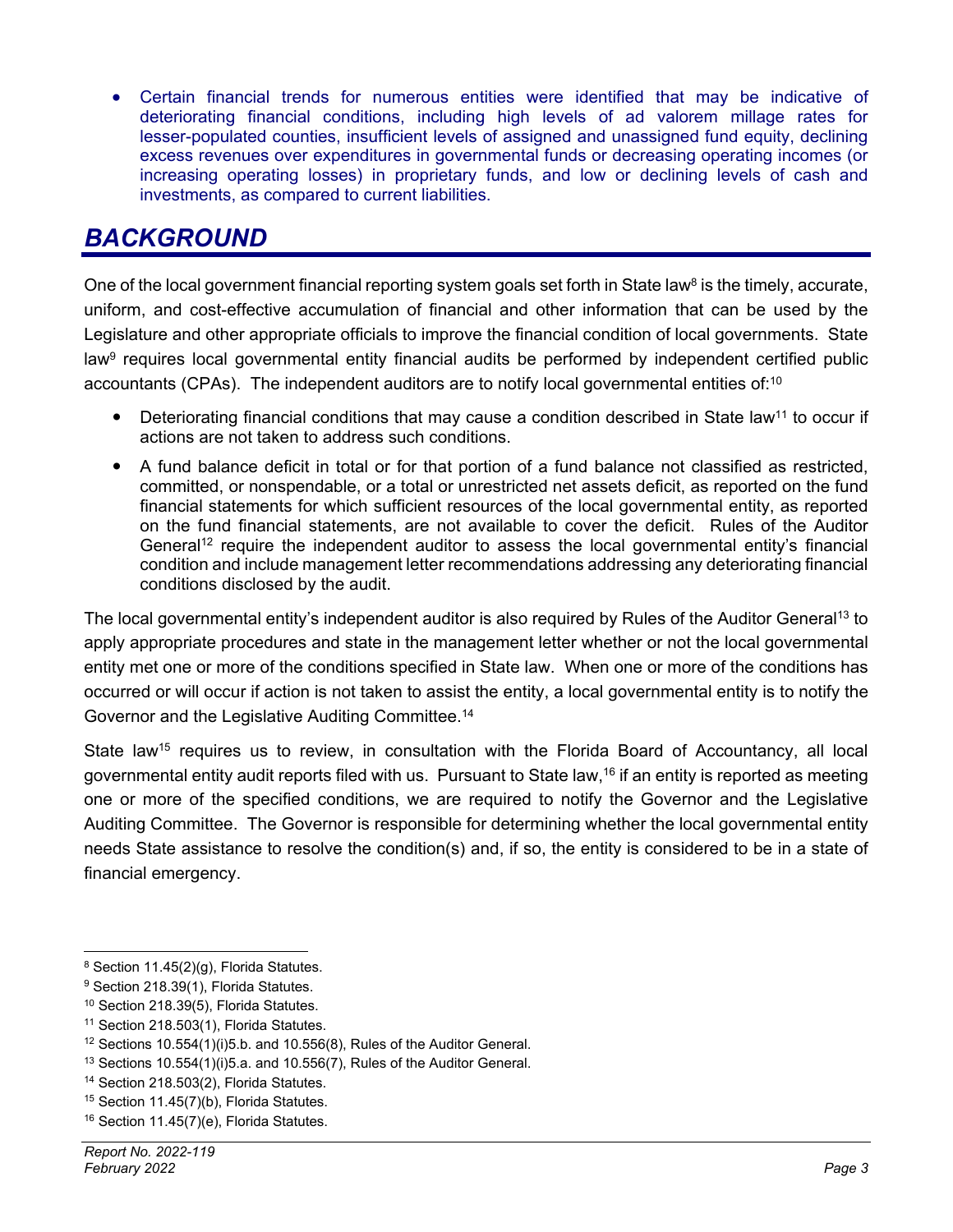We are also required to notify the Legislative Auditing Committee of local governmental entity audit reports that indicate the local government failed to take full corrective action in response to a recommendation that was included in the two preceding financial audit reports.17 In addition, we are to annually compile and transmit to the President of the Senate, the Speaker of the House of Representatives, and the Legislative Auditing Committee a summary of significant findings and financial trends identified in local governmental entity audit reports and other financial information, such as information contained in the annual financial reports for entities not required to obtain an audit.<sup>18</sup>

### *SIGNIFICANT FINDINGS*

#### **Modified Audit Opinions**

Audit findings of the greatest significance include those that report noncompliance and control deficiencies that have a material impact on the fair presentation of the financial statements and may result in a modification of the independent auditor's opinion on the financial statements. Modified opinions include:

- Qualified opinions, whereby the auditor states that, except for the effects of the matters to which the qualification relates, the financial statements are fairly presented.
- Adverse opinions, whereby the auditor states that the financial statements are not fairly presented.
- Disclaimers of opinion, whereby the auditor does not express an opinion.

We reviewed 2019-20 fiscal year audit reports for 1,852 local governmental entities<sup>19</sup> (346 county agencies, 351 municipalities, and 1,155 special districts) and noted that the audit reports for 38 (2 percent) of the entities contained one or more modified opinions. The reported information included:

- Qualified opinions for 31 entities (1 county, 14 municipalities, and 16 special districts).
- Adverse opinions for 15 special districts, including 11 with qualified opinions.
- Disclaimer of opinion for 4 entities (1 county, 1 municipality, and 2 special districts).

Thirty-three (87 percent) of the 38 local governmental entities with modified opinions also had one or more modified opinions for the 2018-19 fiscal year.

Table 1 lists the 31 entities whose 2019-20 fiscal year audit reports included qualified opinions. The respective CPAs issued qualified opinions because the entities, for example, failed to implement certain Governmental Accounting Standards Board (GASB) statements,<sup>20</sup> had inadequate records for capital assets, failed to acquire an actuarial valuation to determine the amount of its total Other Postemployment

<sup>17</sup> Section 218.39(8), Florida Statutes.

<sup>18</sup> Section 11.45(7)(f), Florida Statutes.

<sup>&</sup>lt;sup>19</sup> The 1,565 audit reports received through July 31, 2021, included 59 county audit reports that each included separate audits of each county agency. We reviewed the findings separately reported for each of the county agencies in the county audit reports received and, therefore, reviewed audit reports related to a total of 1,852 local governmental entities.

<sup>20</sup> GASB Statement No. 67, *Financial Reporting for Pension Plans*; 68, *Accounting and Financial Reporting for Pensions*; and GASB Statement No. 75, *Accounting and Financial Reporting for Postemployment Benefits Other Than Pensions*.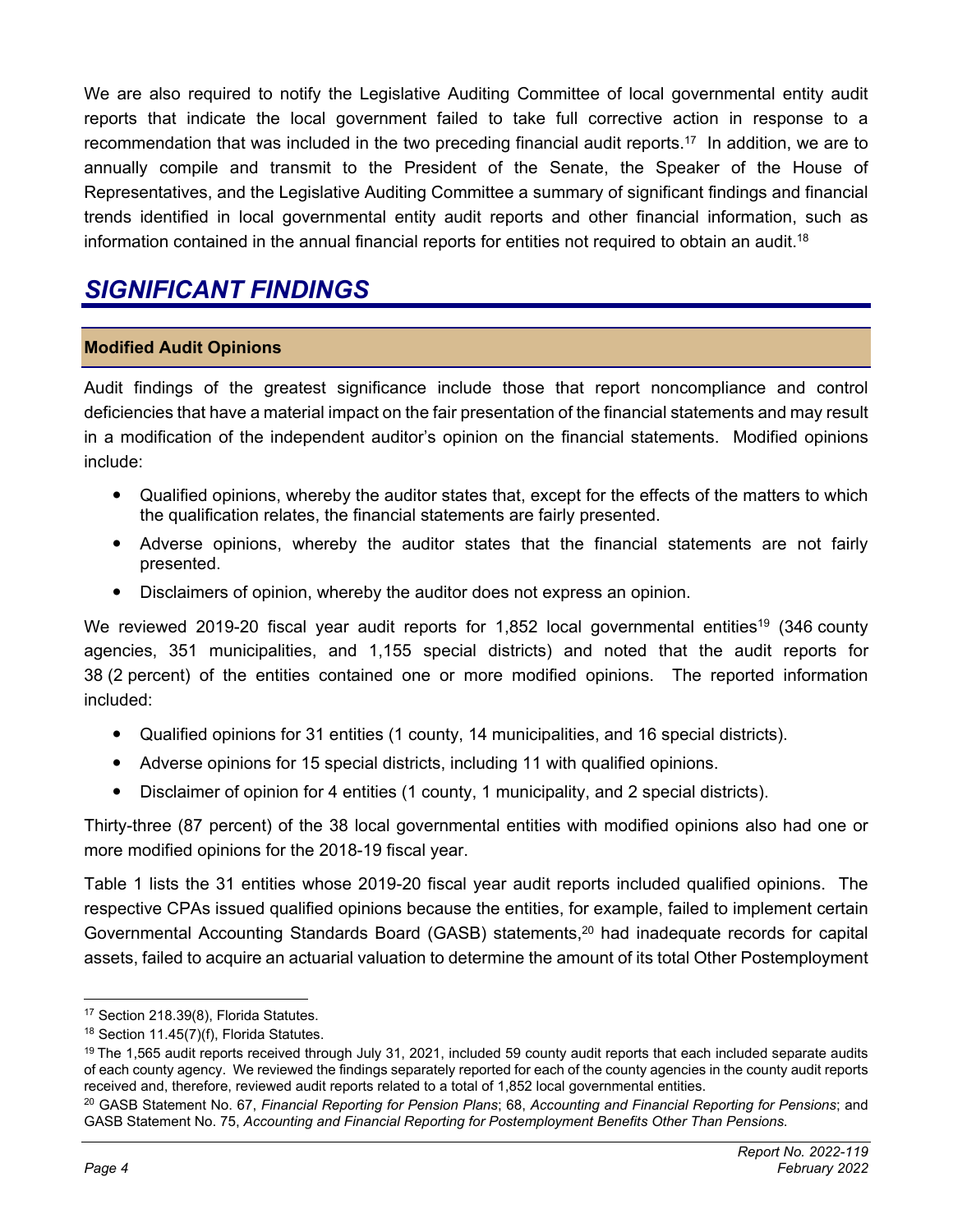Benefits (OPEB) liability, or excluded component units from the financial statements. The percentage of 2019-20 fiscal year audit reports reviewed with qualified opinions (2 percent) is the same percentage as the 2018-19 fiscal year audit reports reviewed with qualified opinions.

| Table 1                                              |
|------------------------------------------------------|
| <b>Entities with Qualified Audit Report Opinions</b> |

#### **For the 2019-20 Fiscal Year**

**County**

| 1  | Washington County Board of County Commissioners <sup>a</sup>                                                                   |
|----|--------------------------------------------------------------------------------------------------------------------------------|
|    | <b>Municipality</b>                                                                                                            |
| 1  | Astatula, Town of <sup>a</sup>                                                                                                 |
| 2  | Carrabelle, City of <sup>a</sup>                                                                                               |
| 3  | Chattahoochee, City of <sup>a</sup>                                                                                            |
| 4  | Chiefland, City of a                                                                                                           |
| 5  | Cross City, Town of a                                                                                                          |
| 6  | Fruitland Park, City of <sup>a</sup>                                                                                           |
| 7  | Greenville, Town of <sup>a</sup>                                                                                               |
| 8  | High Springs, City of <sup>a</sup>                                                                                             |
| 9  | Inglis, Town of <sup>a</sup>                                                                                                   |
| 10 | Lake Helen, City of <sup>a</sup>                                                                                               |
| 11 | Malabar, Town of <sup>a</sup>                                                                                                  |
| 12 | Monticello, City of a                                                                                                          |
| 13 | Sneads, Town of                                                                                                                |
| 14 | Yankeetown, Town of <sup>a</sup>                                                                                               |
|    | <b>Special District</b>                                                                                                        |
| 1  | Arborwood Community Development District <sup>abc</sup>                                                                        |
| 2  | Avalon Beach/Mulat Fire Protection District <sup>a</sup>                                                                       |
| 3  | Big Bend Water Authority <sup>a</sup>                                                                                          |
| 4  | Buckeye Park Community Development District <sup>acd</sup>                                                                     |
| 5  | Gramercy Farms Community Development District <sup>abc</sup>                                                                   |
| 6  | Magnolia Creek Community Development District bc                                                                               |
| 7  | Meadow Pointe IV Community Development District <sup>abc</sup>                                                                 |
| 8  | Montecito Community Development District <sup>abc</sup>                                                                        |
| 9  | Naturewalk Community Development District <sup>abc</sup>                                                                       |
| 10 | New River Public Library Cooperative <sup>a</sup>                                                                              |
| 11 | Portofino Isles Community Development District <sup>abc</sup>                                                                  |
| 12 | Riverwood Estates Community Development District <sup>abc</sup>                                                                |
| 13 | St. Augustine Port, Waterway and Beach District <sup>a</sup>                                                                   |
| 14 | Waterford Estates Community Development District bc                                                                            |
| 15 | Westside Community Development District <sup>abc</sup>                                                                         |
| 16 | Zephyr Ridge Community Development District <sup>abc</sup>                                                                     |
| 31 | <b>Total Number of Audit Reports with Qualified Opinions</b>                                                                   |
|    | <sup>a</sup> Entity is 1 of 28 entities that also had a qualified audit report opinion for the<br>2018-19 fiscal year.         |
|    | <sup>b</sup> Entity is 1 of 11 special districts that also had an adverse audit report opinion<br>for the 2019-20 fiscal year. |
|    | $\epsilon$ Entity is 1 of 12 special districts that also had an adverse audit report opinion                                   |

- listricts that also had an adverse audit report opinion for the 2018-19 fiscal year.
- $d$  Entity also had a disclaimer audit report opinion for the 2019-20 fiscal year.

Source: Auditor General analysis of local governmental entity audit reports.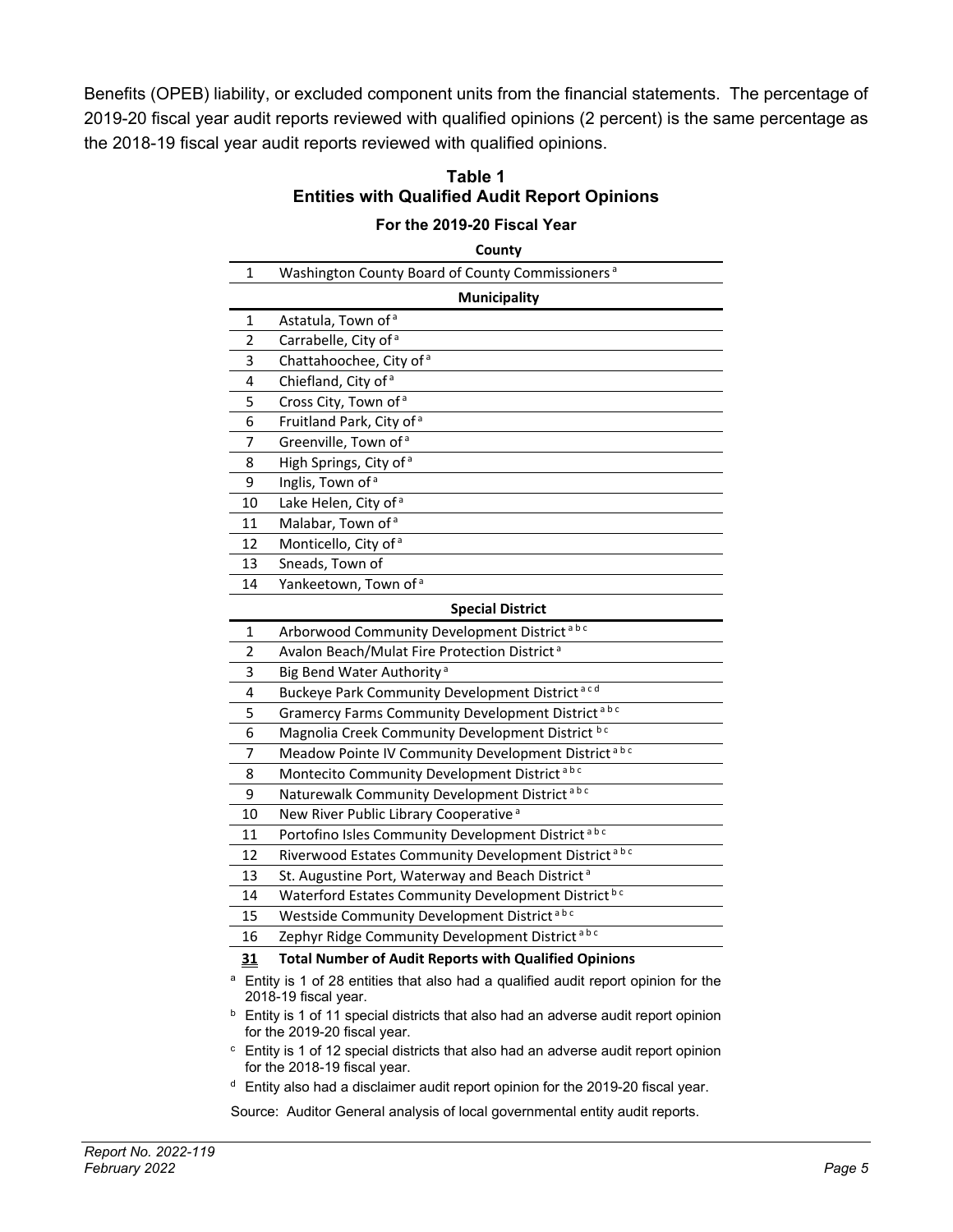Table 2 lists the 15 local governmental entities whose 2019-20 fiscal year audit reports included adverse opinions. The adverse opinions were primarily because the special districts excluded component units from their financial statements. The percentage of 2019-20 fiscal year audit reports reviewed with adverse opinions (1 percent) is the same percentage as the 2018-19 fiscal year audit reports reviewed with adverse opinions.

|            | For the 2019-20 Fiscal Year                                                                              |  |  |  |  |  |  |  |
|------------|----------------------------------------------------------------------------------------------------------|--|--|--|--|--|--|--|
|            | <b>Special District</b>                                                                                  |  |  |  |  |  |  |  |
| 1          | Arborwood Community Development District <sup>ab</sup>                                                   |  |  |  |  |  |  |  |
| 2          | Chapel Creek Community Development District <sup>a</sup>                                                 |  |  |  |  |  |  |  |
| 3          | Gramercy Farms Community Development District <sup>ab</sup>                                              |  |  |  |  |  |  |  |
| 4          | Magnolia Creek Community Development District <sup>ab</sup>                                              |  |  |  |  |  |  |  |
| 5          | Meadow Pointe IV Community Development District <sup>ab</sup>                                            |  |  |  |  |  |  |  |
| 6          | Montecito Community Development District <sup>ab</sup>                                                   |  |  |  |  |  |  |  |
| 7          | Naturewalk Community Development District <sup>ab</sup>                                                  |  |  |  |  |  |  |  |
| 8          | Palm River Community Development District <sup>a</sup>                                                   |  |  |  |  |  |  |  |
| 9          | Portofino Isles Community Development District <sup>ab</sup>                                             |  |  |  |  |  |  |  |
| 10         | Riverwood Estates Community Development District <sup>ab</sup>                                           |  |  |  |  |  |  |  |
| 11         | Southern Hills Plantation II Community Development District                                              |  |  |  |  |  |  |  |
| 12         | Treeline Preserve Community Development District <sup>a</sup>                                            |  |  |  |  |  |  |  |
| 13         | Waterford Estates Community Development District <sup>ab</sup>                                           |  |  |  |  |  |  |  |
| 14         | Westside Community Development District <sup>ab</sup>                                                    |  |  |  |  |  |  |  |
| 15         | Zephyr Ridge Community Development District <sup>ab</sup>                                                |  |  |  |  |  |  |  |
| <u> 15</u> | <b>Total Number of Audit Reports with Adverse Opinions</b>                                               |  |  |  |  |  |  |  |
| a          | Entity is 1 of 14 entities that also had an adverse audit report opinion for the<br>2018-19 fiscal vear. |  |  |  |  |  |  |  |

#### **Table 2 Entities with Adverse Audit Report Opinions**

2018-19 fiscal year.  $<sup>b</sup>$  Entity is 1 of 11 entities that also had a qualified audit report opinion for the</sup> 2019-20 fiscal year.

Source: Auditor General analysis of local governmental entity audit reports.

Table 3 lists the 4 local governmental entities whose 2019-20 fiscal year audit reports included disclaimers of opinion. The disclaimers of opinion were because financial statements did not include financial data for legally separate component units, reconciliations of pooled cash contained unreconciled differences and did not evidence that all bank activity had been recorded, and numerous errors in account balances and activity resulting from implementation of a new financial reporting system. In contrast, two 2018-19 fiscal year audit reports filed with us (City of Springfield and Clearwater Cay CDD) included disclaimers of opinion.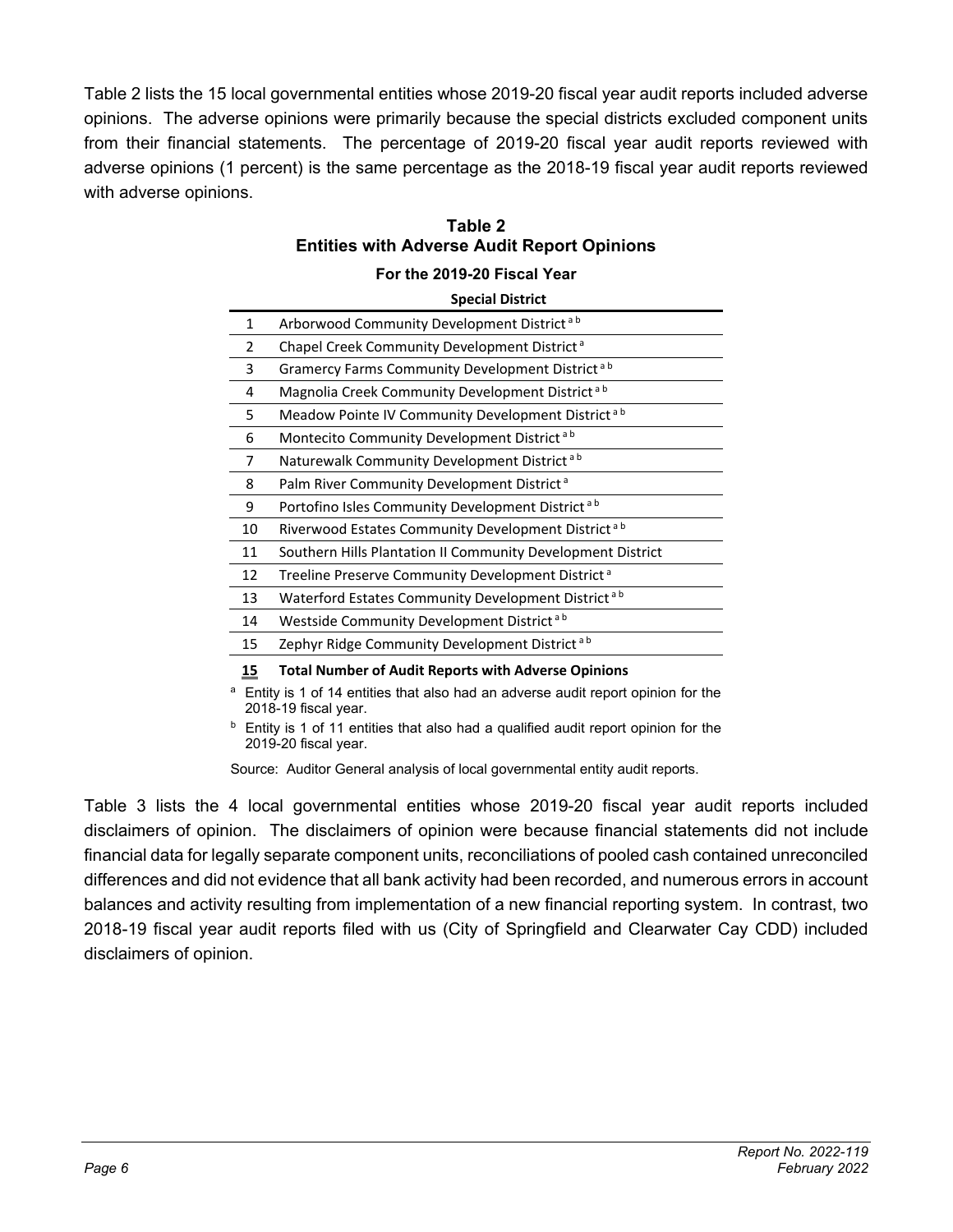#### **Table 3 Entities with Disclaimers of Opinion**

#### **For the 2019-20 Fiscal Year**

|   |                         | County                                                                                                                                                                                                                                               |
|---|-------------------------|------------------------------------------------------------------------------------------------------------------------------------------------------------------------------------------------------------------------------------------------------|
|   | 1                       | Alachua County – Board of County Commissioners                                                                                                                                                                                                       |
|   |                         | <b>Municipality</b>                                                                                                                                                                                                                                  |
|   | 1                       | Springfield, City of a                                                                                                                                                                                                                               |
|   |                         | <b>Special District</b>                                                                                                                                                                                                                              |
|   | 1                       | Buckeye Park Community Development District <sup>b</sup>                                                                                                                                                                                             |
|   | $\overline{2}$          | Town of Eatonville Community Redevelopment Agency                                                                                                                                                                                                    |
|   | $\overline{\mathbf{r}}$ | <b>Total Number of Audit Reports with Disclaimers of Opinion</b>                                                                                                                                                                                     |
| a | fiscal year.            | Entity is 1 of 2 entities that also had a disclaimer of opinion for the 2018-19                                                                                                                                                                      |
|   |                         | <sup>b</sup> Entity is 1 of 31 entities that had a qualified audit report opinion for the 2019-20<br>fiscal year, and this entity also had both a qualified audit report opinion and<br>an adverse audit report opinion for the 2018-19 fiscal year. |
|   |                         | Source: Auditor General analysis of local governmental entity audit reports.                                                                                                                                                                         |

#### **Classification of Audit Findings**

Auditing standards require auditors to report material weaknesses in internal control and significant control deficiencies that are disclosed during the course of a financial statement audit. A *deficiency in internal control* exists when the design or operation of a control does not allow management or employees, in the normal course of performing their assigned functions, to prevent, or detect and correct, misstatements on a timely basis. A *material weakness* is a deficiency, or combination of deficiencies, in internal control such that there is a reasonable possibility that a material misstatement of the financial statements will not be prevented, or detected and corrected, on a timely basis. A *significant deficiency*  is a deficiency, or combination of deficiencies, in internal control that is less severe than a material weakness, yet important enough to merit attention by those charged with governance. Auditors must also report noncompliance required to be reported by *Government Auditing Standards* (*GAS*) that has a material effect on a financial statement audit. The classification of an audit finding is dependent upon its potential impact on the specific entity under audit. Therefore, the classification of an audit finding could vary from entity to entity.

For the 2019-20 fiscal year, the financial audit reports we reviewed for the 1,852 local governmental entities<sup>21</sup> included reports for 1,447 entities that contained no findings, while the reports for the remaining 405 local governments (22 percent) included a total of 806 findings addressing deficiencies in internal control; instances of noncompliance with applicable laws, rules, or regulations; and other findings. This percentage is comparable to the 23 percent of the audit reports we reviewed for the 2018-19 fiscal year<sup>22</sup> that included audit findings.

<sup>&</sup>lt;sup>21</sup> We received 1,565 audit reports through July 31, 2021, including 59 county audit reports that each included separate audits of each county agency. We reviewed the findings separately reported for the county agencies in the county audit reports received and, therefore, reviewed audit reports related to a total of 1,852 local governmental entities.

 $22$  For the 2018-19 fiscal year, we reviewed audit reports for 1,709 local governmental entities. A total of 784 findings were reported for 386 of those entities.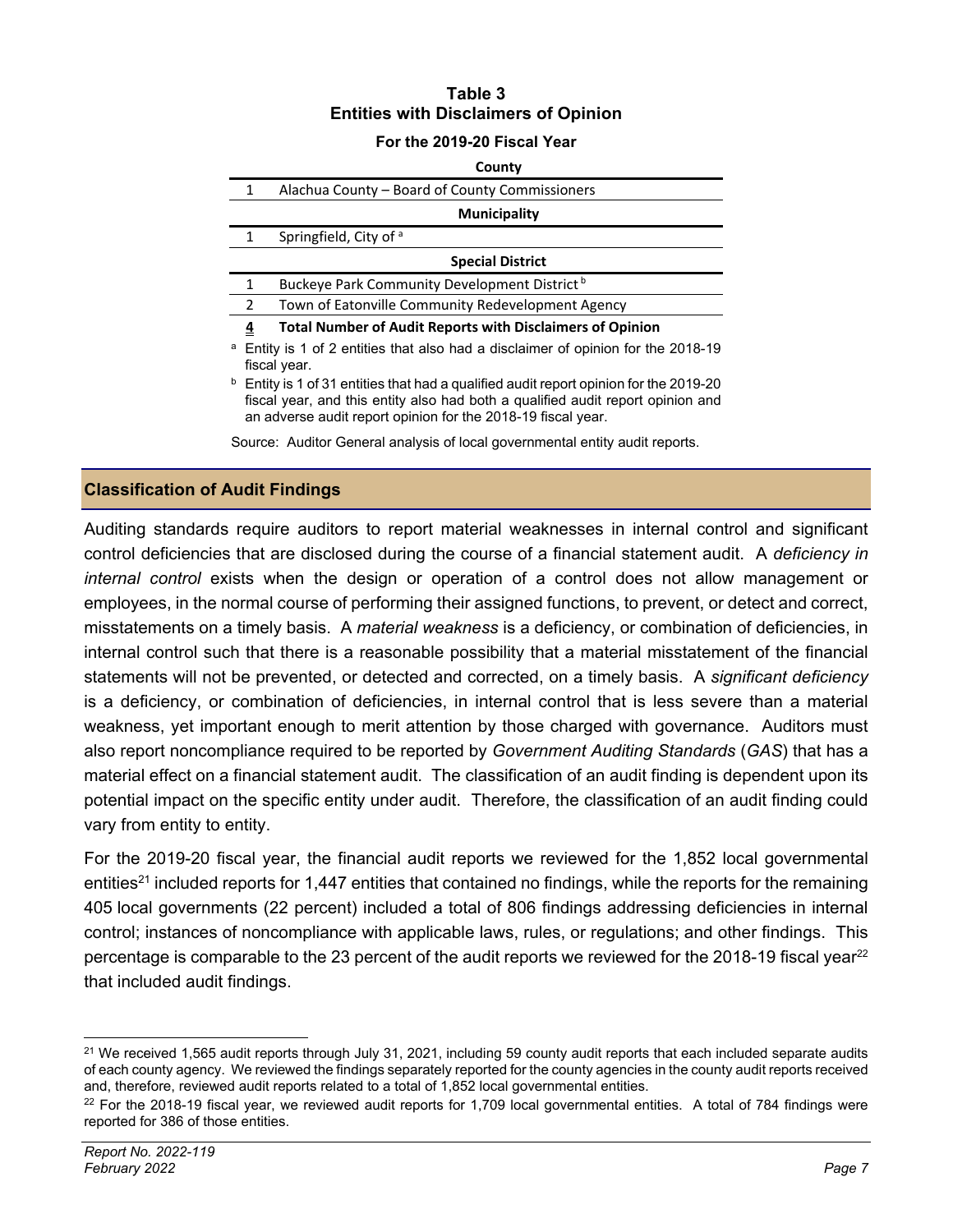#### **Financial Statement Material Weaknesses and Noncompliance Required to be Reported by** *GAS*

One or more findings were considered by the respective auditors to be financial statement material weaknesses in 124 (7 percent) of the 2019-20 fiscal year local governmental entity audit reports we reviewed, which is the same percentage of audit reports reviewed that reported material weaknesses for the 2018-19 fiscal year.<sup>23</sup> In total, the 2019-20 fiscal year audit reports we reviewed included 202 findings (34 findings for 25 county agencies, 97 findings for 54 municipalities, and 71 findings for 45 special districts) considered by the respective auditors to be material weaknesses in internal control over financial reporting. This represents 25 percent of the total findings in the reports reviewed, the same percentage of material weakness findings in reports reviewed for the 2018-19 fiscal year. The financial statement material weaknesses reported for the 2019-20 and 2018-19 fiscal years primarily related to inadequate separation of duties, general accounting records, financial reporting, and cash controls.

Additionally, the 2019-20 fiscal year audit reports for 78 local governmental entities included a total of 104 findings (9 findings for 8 county agencies, 38 findings for 28 municipalities, and 57 findings for 42 special districts), or 13 percent of the total findings, considered by the respective auditors to be noncompliance findings required to be reported by *GAS*, including 6 noncompliance findings reported in separate reports and also classified as material weaknesses. In contrast, for the 2018-19 fiscal year, 45 local governmental entities had a total of 65 noncompliance findings required to be reported by *GAS*, including 5 noncompliance findings reported in separate reports and also classified as material weaknesses. The noncompliance findings for the 2019-20 and 2018-19 fiscal years mainly addressed budget overexpenditures and noncompliance with bond covenants.

Further, the 104 findings considered by the respective auditors to be noncompliance findings included 3 noncompliance findings also classified as significant deficiencies. These noncompliance findings addressed budget overexpenditures and noncompliance with bond covenants. Similarly, for the 2018-19 fiscal year, 3 of the 65 noncompliance findings were also classified as significant deficiencies.

#### **Financial Statement Significant Deficiencies**

One or more findings were considered by the respective auditors to be financial statement significant deficiencies in 113 (6 percent) of the 2019-20 fiscal year local governmental entity audit reports we reviewed, a 1 percent decrease from the percentage of reports reviewed that reported significant deficiencies for the 2018-19 fiscal year. Also, the 2019-20 fiscal year audit reports included a total of 162 findings (20 percent) considered by the respective auditors to be financial statement significant deficiencies, which is the same percentage of findings reported as significant deficiencies for the 2018-19 fiscal year. The financial statement significant deficiencies reviewed for the 2019-20 and 2018-19 fiscal years primarily related to inadequate separation of duties, general accounting records, and financial reporting.

 $23$  For the 2018-19 fiscal year, 126 (7 percent) of the 1,709 audit reports we reviewed reported material weaknesses.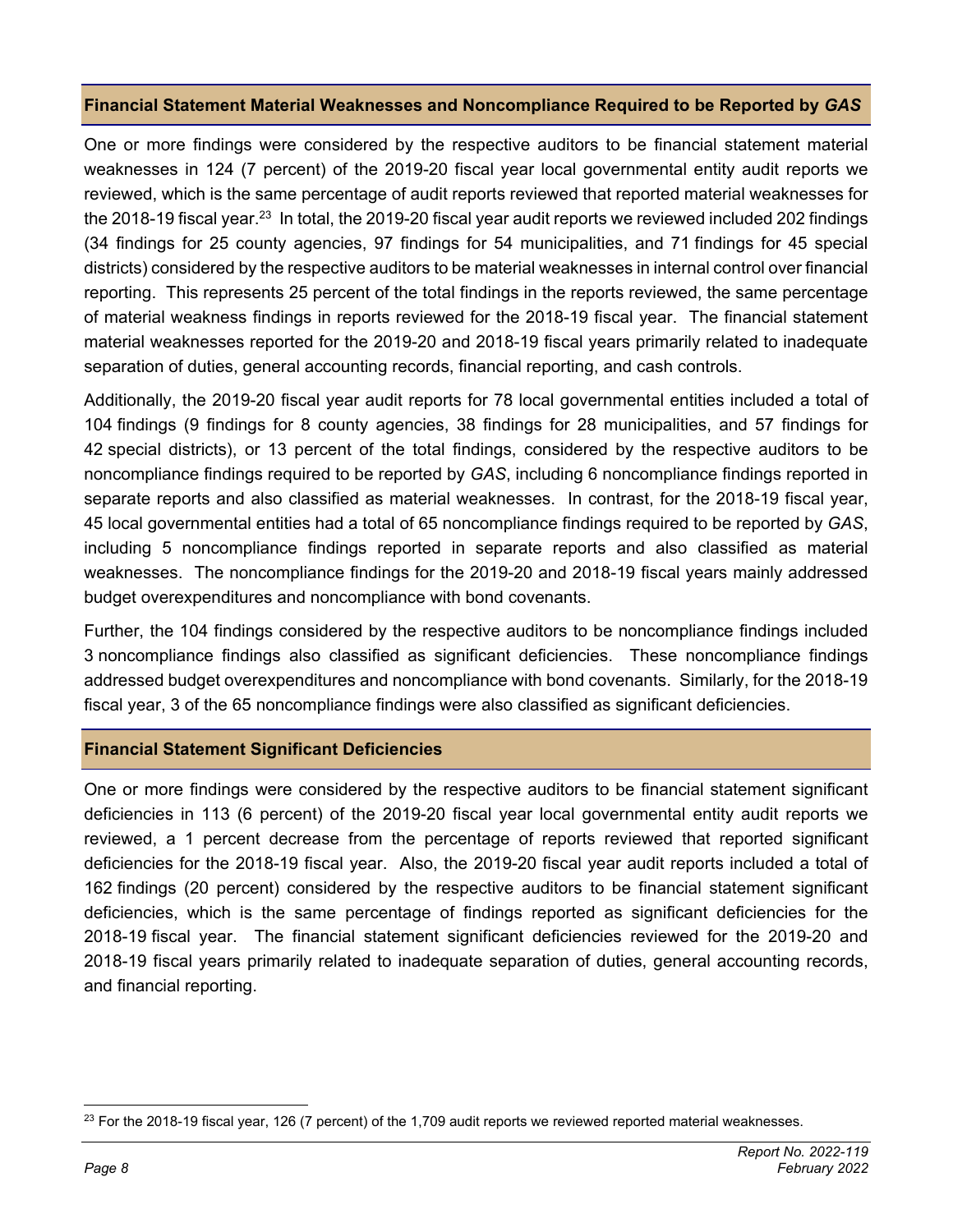#### **Audit Findings by Category**

We reviewed 2019-20 fiscal year audit reports for 1,852 local governmental entities compared to 1,709 entities for which we reviewed 2018-19 fiscal year audit reports. The number of findings increased by 3 percent (from 784 findings for the 2018-19 fiscal year to 806 findings for the 2019-20 fiscal year). The change in the number and percentage of findings is further discussed under the subheading **Repeated Findings from Previous Fiscal Years**.

As part of our review, we identified categories of findings and grouped, by those categories, the audit findings included for county agencies (346), municipalities (351), and special districts (1,155) in the 2019-20 fiscal year audit reports. A summary of the number of findings, by finding category and by type of local governmental entity, along with comparative prior fiscal year information, is included as *EXHIBIT A* to this report.

**Separation of Duties**. In audit reports for 15 county agencies (4 percent), 28 municipalities (8 percent), and 23 special districts (2 percent), the respective auditors noted findings regarding an inadequate separation of duties or responsibilities. These 66 entities represent 4 percent of the entities included in the reports reviewed, the same percentage of entities with similar findings the prior fiscal year. Inadequate separation of duties or responsibilities increases the possibility that errors or fraud may occur without timely detection and diminishes the local governmental entity's ability to properly safeguard assets. For many instances, local governmental entity personnel contended that, due to the small number of staff, it was not economically feasible to further separate duties or responsibilities. However, the auditors frequently recommended that the entity reassign duties and responsibilities or establish compensating controls.

**Budget Administration**. In audit reports for 9 county agencies (3 percent), 20 municipalities (6 percent), and 46 special districts (4 percent), the respective auditors noted findings regarding inadequate budgetary controls and noncompliance with legal requirements for adopting and amending the budget. These 75 entities represent 4 percent of the entities included in the reports we reviewed, which is the same percentage of entities with similar findings the prior fiscal year. The findings addressed problems relating to the entity's failure to properly adopt a budget, inadequate budgetary policies, failure to budget for all funds or projects, and overexpended budgets. Budget administration problems may affect an entity's ability to demonstrate to the citizenry the proper use of public resources and could result in inefficient or inappropriate use of resources, resulting in deteriorating financial conditions.

**General Accounting Records**. In audit reports for 24 county agencies (7 percent), 64 municipalities (18 percent), and 31 special districts (3 percent), the respective auditors noted findings regarding inadequate accounting or other records, lack of subsidiary records or failure to timely reconcile subsidiary records to general ledger control accounts, and improper recording of accounting transactions. These 119 entities represent 6 percent of the entities included in the reports reviewed, which is the same percentage of entities with similar findings the prior fiscal year. Recordkeeping deficiencies may reduce an entity's ability to effectively monitor use of public resources and increase the risk of inappropriate or inefficient use of resources. Improperly recorded transactions could also affect the reliability of the entity's reporting of financial position and results of operations.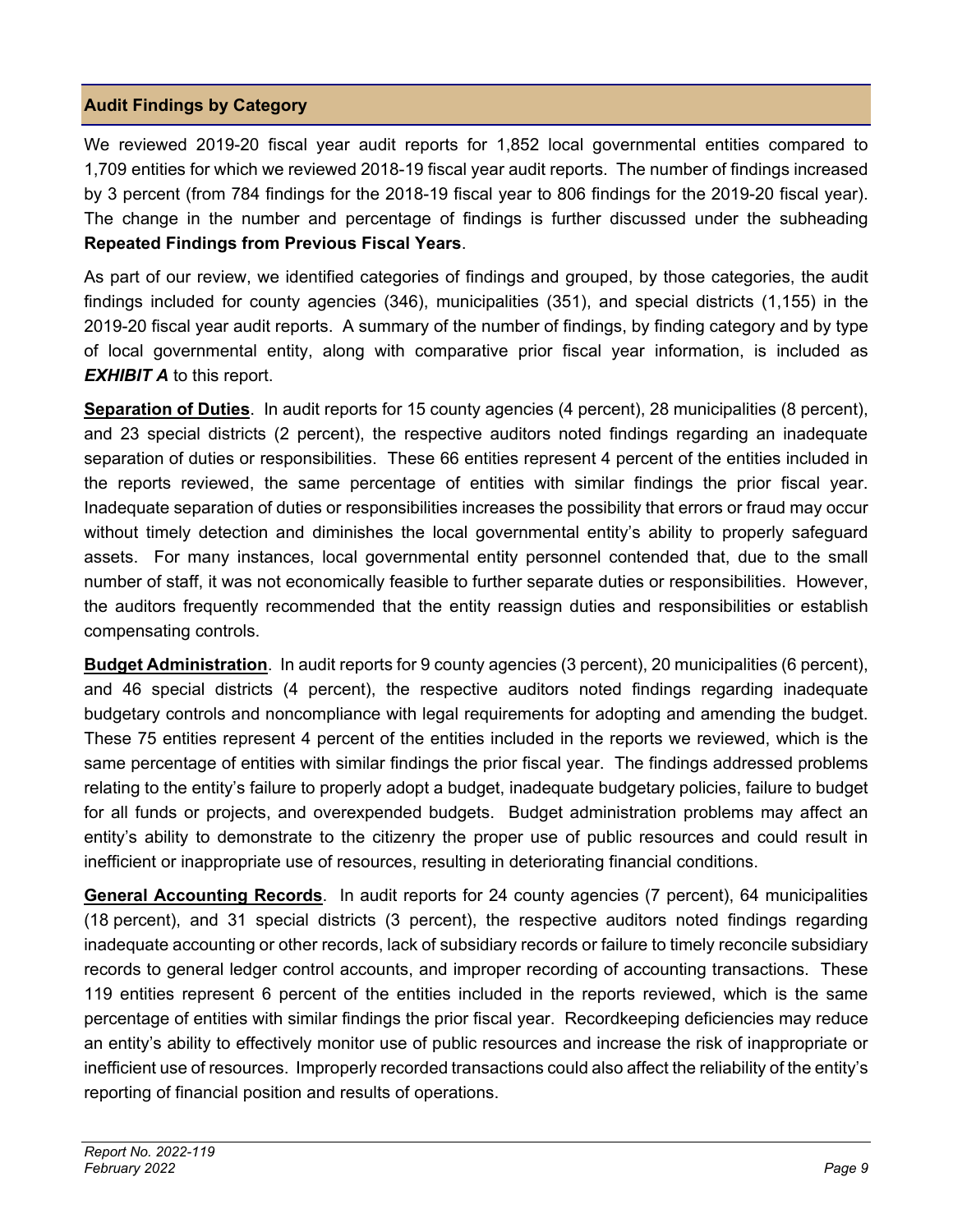**Financial Reporting**. In audit reports for 9 of the county agencies (3 percent), 43 municipalities (12 percent), and 39 special districts (3 percent), the respective auditors noted findings relating to deficiencies in reporting financial data either externally or within the local governmental entity. These 91 entities represent 5 percent of the entities included in the reports reviewed, a 1 percent decrease from the percentage of entities with similar findings the prior fiscal year. Financial reporting problems may affect an entity's ability to demonstrate compliance with legal, contractual, and financial reporting requirements and to provide assurance to interested parties (including its governing body) that the entity has a sound financial condition and is using public resources in an efficient and appropriate manner.

**Cash**. In audit reports for 5 county agencies (1 percent), 33 municipalities (9 percent), and 10 special districts (1 percent), the respective auditors noted findings regarding inadequate controls or noncompliance with legal requirements pertaining to cash on hand or held by banks. These 48 entities represent 3 percent of the entities included in the reports reviewed, the same percentage of entities with similar findings the prior fiscal year. The findings addressed inadequate or untimely bank reconciliations, inaccurate recording of cash transactions, and other cash accountability issues, including noncompliance with applicable legal requirements. Noncompliance with legal requirements for cash and cash accountability deficiencies increase the risk of unauthorized disbursements and cash losses and thwart the prompt detection of such disbursements and losses.

**Capital Assets**. In the audit reports for 8 county agencies (2 percent), 19 municipalities (5 percent), and 7 special districts (1 percent), the respective auditors noted findings regarding noncompliance with legal requirements for acquiring or disposing capital assets or the improper use of, and lack of accountability for, capital assets. These 34 entities represent 2 percent of the entities included in the reports reviewed, the same percentage of entities with similar findings the prior fiscal year. The findings addressed inadequate or lack of capital asset records, failure to timely reconcile subsidiary capital asset records to general ledger control accounts, failure to perform an annual inventory and compare the inventory to capital asset records, improper capital asset acquisitions, and unauthorized capital asset disposals. Noncompliance with legal requirements for capital assets and capital asset accountability deficiencies may affect an entity's ability to demonstrate that it has efficiently and appropriately acquired, disposed of, and safeguarded capital assets and increase the risk that such assets could be misappropriated without prompt detection and resolution.

**Debt Administration**. In the audit reports for 9 municipalities (3 percent) and 31 special districts (3 percent), the respective auditors noted findings that cited the entities' failure to make debt principal and interest payments when due, noncompliance with debt reserve requirements, or other noncompliance with bond covenants or other debt agreements. These 40 entities represent 2 percent of the entities included in the reports reviewed, a 1 percent decrease from the percentage of entities with similar findings the prior fiscal year. Debt administration deficiencies may affect an entity's ability to obtain and repay debt and could contribute to deteriorating financial conditions.

**Revenues and Collections**. In the audit reports for 10 county agencies (3 percent), 32 municipalities (9 percent), and 9 special districts (1 percent), the respective auditors noted findings that disclosed inadequate controls or noncompliance with legal requirements pertaining to revenues and accounts receivable. These 51 entities represent 3 percent of the entities included in the reports reviewed, a 1 percent increase from the percentage of entities with similar findings the prior fiscal year. The findings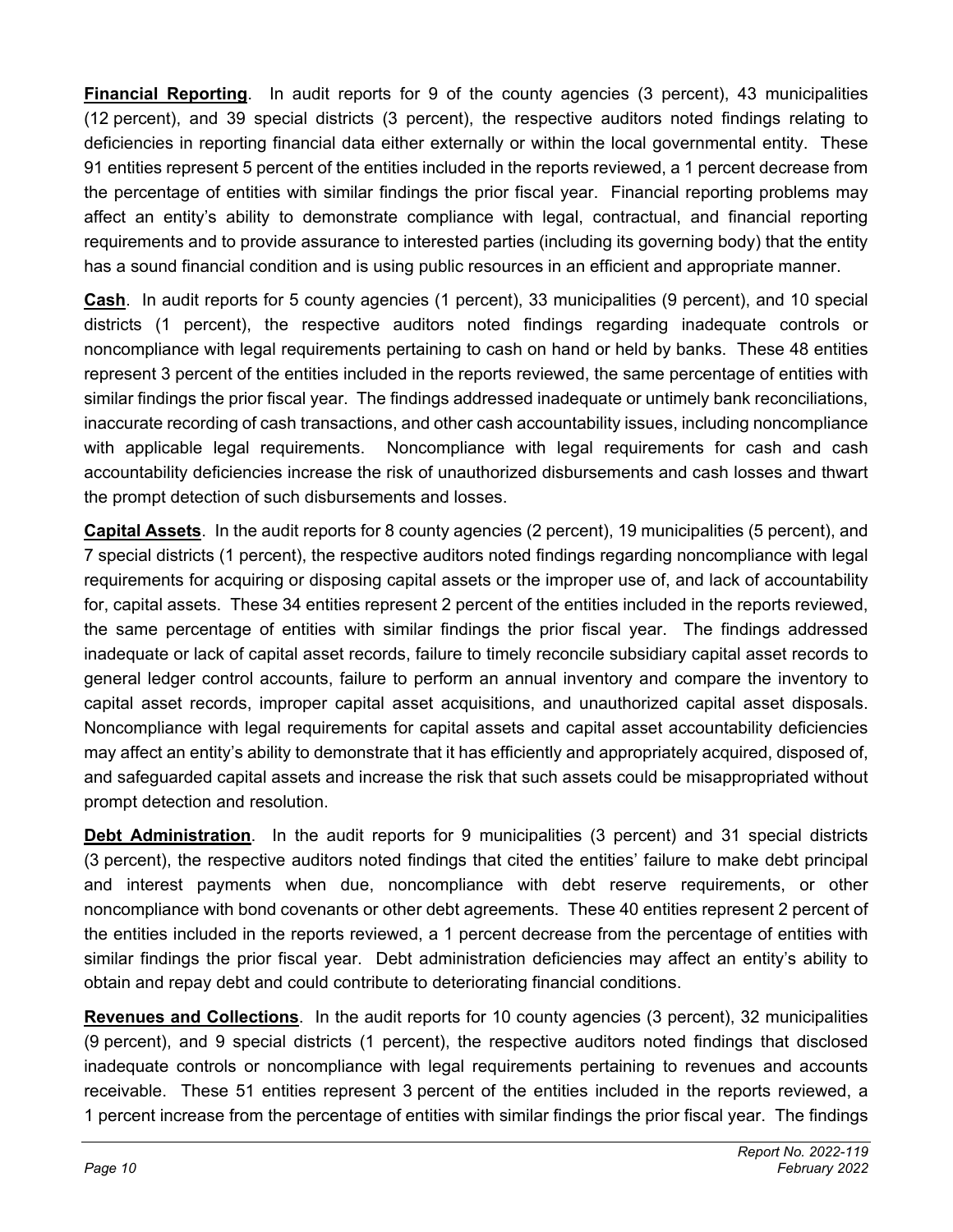addressed improper recording of revenue or accounts receivable transactions, improper documentation supporting receipts, lack of an adequate fee structure, untimely deposits, and deposits not made intact. Revenue and accounts receivable deficiencies may affect an entity's ability to ensure that cash collections are safeguarded against loss from unauthorized use or disposition. Failure to assess and collect all revenues to which the entity is entitled could contribute to deteriorating financial conditions.

**Payroll and Personnel Administration**. In the audit reports for 8 county agencies (2 percent), 21 municipalities (6 percent), and 8 special districts (1 percent), the respective auditors noted findings that identified inadequate controls or noncompliance with legal requirements pertaining to payroll and personnel administration. These 37 entities represent 2 percent of the entities included in the reports reviewed, which is the same percentage of entities with similar findings the prior fiscal year. The findings addressed improper authorization and payment of salaries and benefits to employees, improper recording of payroll or personnel transactions, failure to properly and timely remit payroll taxes withheld, or other payroll or personnel matters. Deficiencies in payroll and personnel administration increase the risk that employees may be incorrectly compensated, and employee leave balances may not be accurate.

**Expenditures and Expenses**. In the audit reports for 6 county agencies (2 percent), 6 municipalities (2 percent), and 16 special districts (1 percent), the respective auditors noted findings regarding deficiencies in expending public funds. These 28 entities represent 2 percent of the entities included in the reports reviewed, a 1 percent increase from the percentage of entities with similar findings the prior fiscal year. The findings addressed expenditures or expenses that were not properly documented, approved, or recorded; not executed efficiently; or not made in accordance with laws, rules, ordinances, or other guidelines. Expenditure and expense deficiencies increase the risk of improper payments and the inappropriate or inefficient use of public resources.

**Other Findings**. Auditors also noted a total of 152 other findings in audit reports for 134 local governmental entities (22 county agencies, 66 municipalities and 46 special districts). These 134 entities represent 7 percent of the entities included in the reports reviewed, which is a 3 percent decrease from the percentage of entities with similar other findings reported for the prior fiscal year. These other findings included, for example, findings regarding deteriorating financial condition, deficit fund balance/net assets, failure to follow established policies and procedures, and information technology.

#### **Federal Awards Program and State Awards Program Findings**

Federal Uniform Guidance<sup>24</sup> establishes uniform Federal awards program audit requirements and State law<sup>25</sup> establishes State awards program audit requirements. In any fiscal year a local governmental entity expends award amounts that meet the audit threshold requirements, the entity must have the applicable Federal or State single audit. In the audit reports, auditors are required to opine on major Federal and major State program compliance requirements, as applicable, and the auditors can classify audit findings as material weaknesses, significant deficiencies, or noncompliance that has a direct and material effect on major program compliance.

<sup>24</sup> Title 2 U.S. *Code of Federal Regulations* Part 200, *Uniform Administrative Requirements, Cost Principles, and Audit Requirements for Federal Awards*.

<sup>&</sup>lt;sup>25</sup> Section 215.97, Florida Statutes.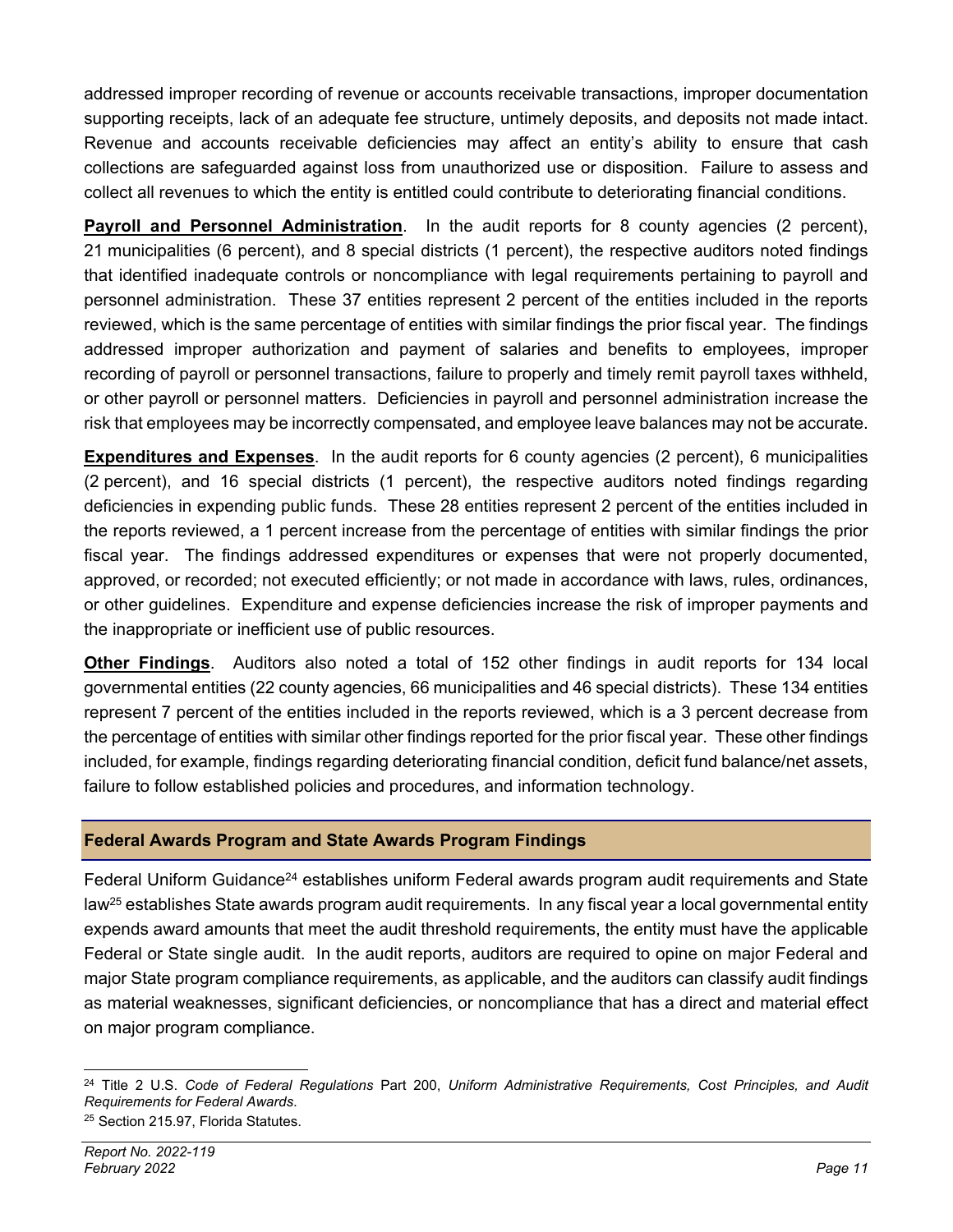A material weakness in internal control over compliance is a deficiency, or a combination of deficiencies, in internal control over compliance, such that there is a reasonable possibility that material noncompliance with a type of compliance requirement of a Federal or State program will not be prevented, or detected and corrected, on a timely basis. A significant deficiency in internal control over compliance is a deficiency, or a combination of deficiencies, in internal control over compliance with a type of compliance requirement of a Federal or State program that is less severe than a material weakness in internal control over compliance, yet important enough to merit attention by those charged with governance.

The audit reports for 14 local governmental entities included a total of 17 findings addressing Federal awards program noncompliance, control deficiencies, or both. The findings cited noncompliance with the Federal awards program<sup>26</sup> compliance requirements of Allowable Costs and Cost Principles, Period of Performance, Reporting, and Subrecipient Monitoring. For example:

- 2 local governmental entities were cited for a total of 2 findings addressing major Federal awards program control deficiencies considered by the respective auditors to be material weaknesses in internal controls over major Federal program compliance. In contrast, for the 2018-19 fiscal year, 3 entities were cited with a total of 4 findings considered to be material weaknesses in internal controls over major Federal program compliance.
- 11 local governmental entities were cited a total of 12 findings considered by the respective auditors to be significant deficiencies, and 1 of those findings was considered to be Federal awards program noncompliance required to be reported. In contrast, for the 2018-19 fiscal year, the respective auditors for 12 entities considered a total of 14 findings addressing Federal awards programs to be significant deficiencies and, none of those findings were considered to be Federal awards program noncompliance required to be reported.
- 4 local governmental entities audit reports had a total of 4 findings that identified Federal awards program questioned costs totaling \$367,485 (\$242,246 for costs incurred outside the period of performance, \$65,852 for payroll that was allocated based on budgeted allocations not actual time worked on grant projects, \$58,887 program expenditures reported in incorrect fiscal year and \$500 for disbursement made in excess of approved amount). Comparably, for the 2018-19 fiscal year, 4 audit reports had a total of 4 findings that identified Federal awards program questioned costs totaling \$345,437.
- For both the 2019-20 and 2018-19 fiscal years, no local governmental entities were cited for major Federal awards program noncompliance that resulted in a qualified opinion for the Federal awards program.

In addition, the audit reports for 8 local governmental entities included a total of 13 findings citing State awards program noncompliance, control deficiencies, or both. These findings addressed noncompliance with the State awards program<sup>27</sup> compliance requirements of Reporting, Cash Management, and Special Tests and Provisions. For example:

<sup>&</sup>lt;sup>26</sup> The Federal awards programs included the Capitalization Grant for Drinking Water State Revolving Funds, Community Development Block Grants, Coronavirus Relief Fund, Disaster Grants - Public Assistance, Hazard Mitigation Grant, and HIV Emergency Relief Project Grants.

<sup>&</sup>lt;sup>27</sup> The State awards programs included Drinking Water Facility Construction, Florida Commission for the Transportation Disadvantaged Trip and Equipment Grant, Florida Springs Grant Program, Local Services Programs, State Housing Initiatives Partnership Program, Statewide Surface Water Restoration and Wastewater Projects, and Wastewater Treatment Facility Construction.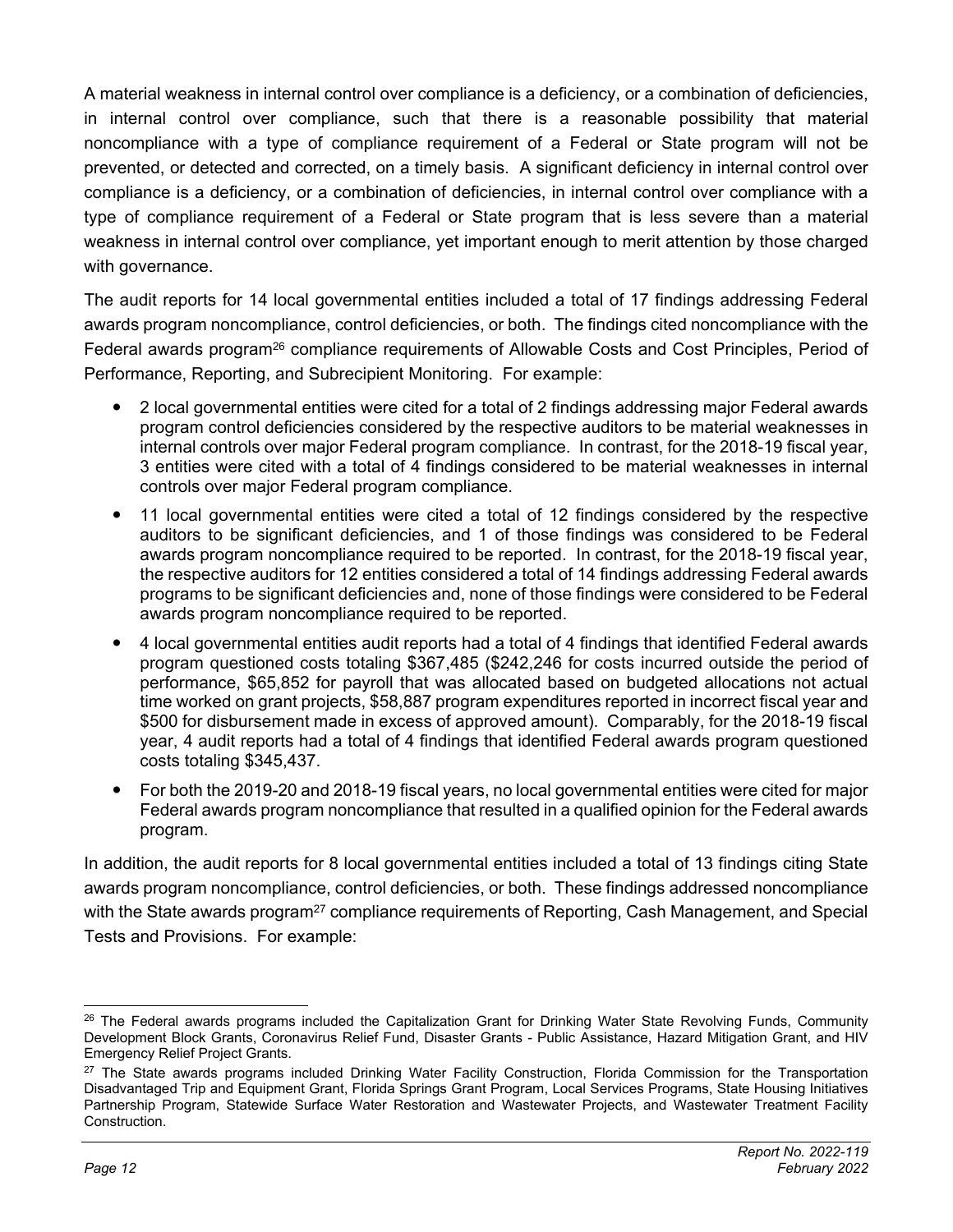- A total of 3 findings addressing State awards program control deficiencies considered by the respective auditors to be material weaknesses were cited for 2 of the entities that received a qualified opinion on State awards program compliance. Whereas, for the 2018-19 fiscal year, a total of 9 findings addressing State awards program control deficiencies considered by the respective auditors to be material weaknesses were cited for 3 of the entities that received a qualified opinion on State awards program compliance and 2 other local governmental entities.
- A total of 7 findings addressing State awards control deficiencies at 5 local governmental entities were considered by the respective auditors to be significant deficiencies, including 1 significant deficiency that was also reported as a noncompliance finding. In contrast, for the 2018-19 fiscal year, a total of 12 findings addressing State awards control deficiencies at 11 local governmental entities were considered by the respective auditors to be significant deficiencies.
- 2 local governmental entities audit reports had a total of 4 findings that identified State awards program questioned costs totaling \$1,305,344 (\$700,000 for funds expended outside the period of availability, \$237,024 for not obtaining Board approval for overages in close-out report, \$184,160 for a County being unable to provide evidence of review over residency requirements, and \$184,160 for a County being unable to determine if the recipient complied with the residency requirement). For the 2018-19 fiscal year, 8 local governmental entities audit reports had a total of 11 findings that identified State awards program questioned costs totaling \$1,375,421.

#### **Detail of Audit Findings**

GAS<sup>28</sup> and Rules of the Auditor General<sup>29</sup> prescribe the required elements of audit report findings. Of the 806 findings included in the audit reports we reviewed, 349 findings (43 percent) did not include one or more of the required elements, which is an increase in the percentage of findings cited in the prior fiscal year (40 percent) that lacked one or more of the required elements. Chart 1 illustrates, by entity type, the total number of insufficiently detailed audit findings reported for the 2018-19 and 2019-20 fiscal years.

<sup>28</sup> *Government Auditing Standards 2018 Revision,* paragraphs 6.17 through 6.30.

 $29$  Section 10.557(4)(b), Rules of the Auditor General.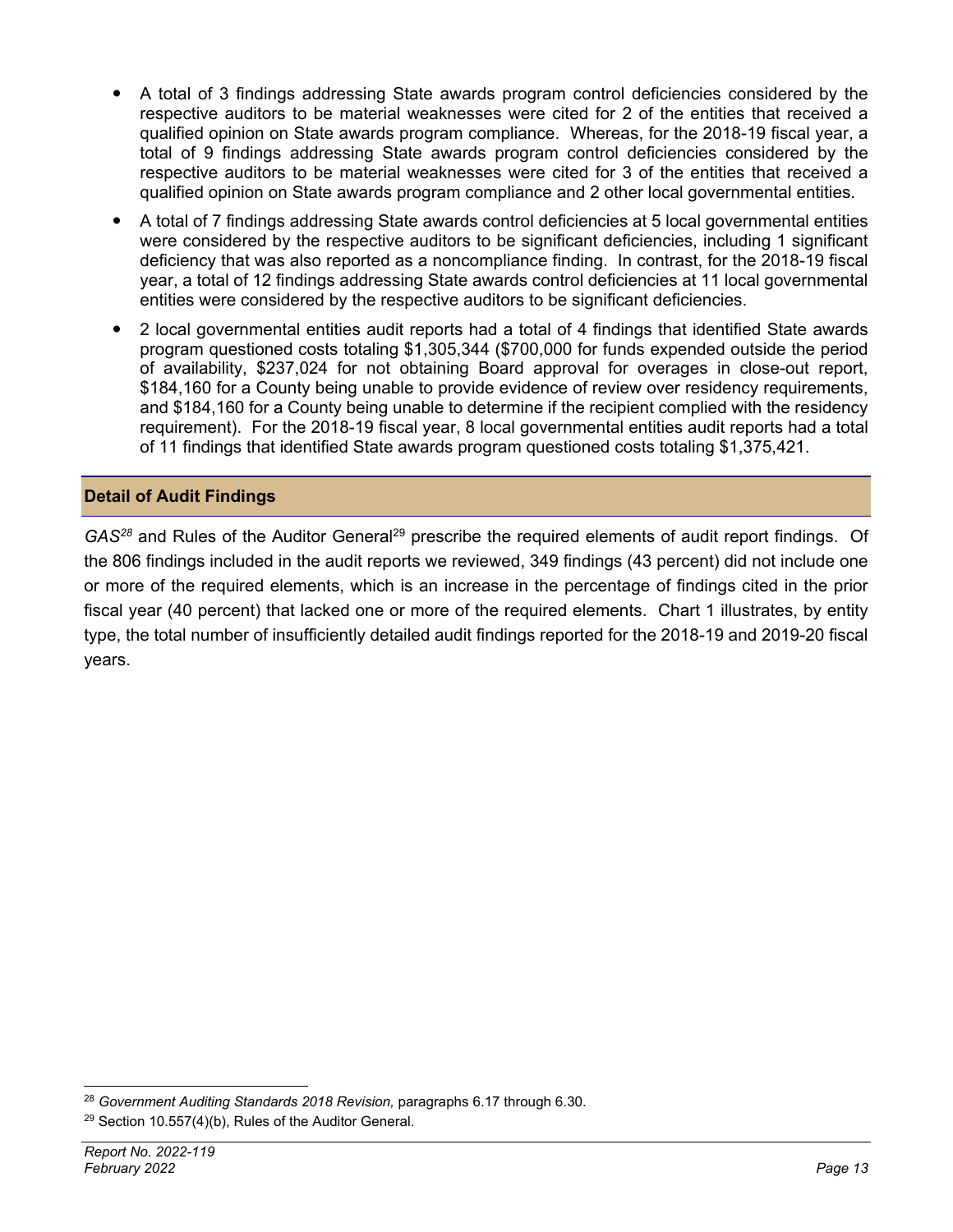

**Chart 1 Insufficiently Detailed Audit Findings** 

Source: Auditor General analysis of local governmental entity audit reports.

Most of the insufficiently detailed audit findings excluded one or more of the following required elements:

- A description of the criteria or specific requirement upon which the audit finding was based (e.g., statutory, regulatory, or other citation).
- A description of the condition found, including facts that support the deficiency identified in the finding.
- A proper perspective (e.g., the number of records examined and the quantity or dollar value of deficiencies noted) to assist audit report users in judging the prevalence and consequences of the finding, such as whether the finding represents an infrequent occurrence or a systemic problem.

Insufficiently detailed audit findings affect the ability of audit report users to understand the exact nature of the problem addressed in the finding and the necessary corrective action and may have contributed to the relatively high percentage of repeated audit findings.

#### **Repeated Findings from Previous Fiscal Years**

Of the 806 findings included in 2019-20 fiscal year audit reports we reviewed, 286 findings (35 percent) for 182 local governmental entities (22 county agencies, 74 municipalities, and 86 special districts) were also included in the entities' 2018-19 and 2017-18 fiscal year audit reports. This is comparable to the 283 findings (36 percent) reported in the 2018-19 audit reports as also included in the audit reports for the previous 2 fiscal years (2017-18 and 2016-17).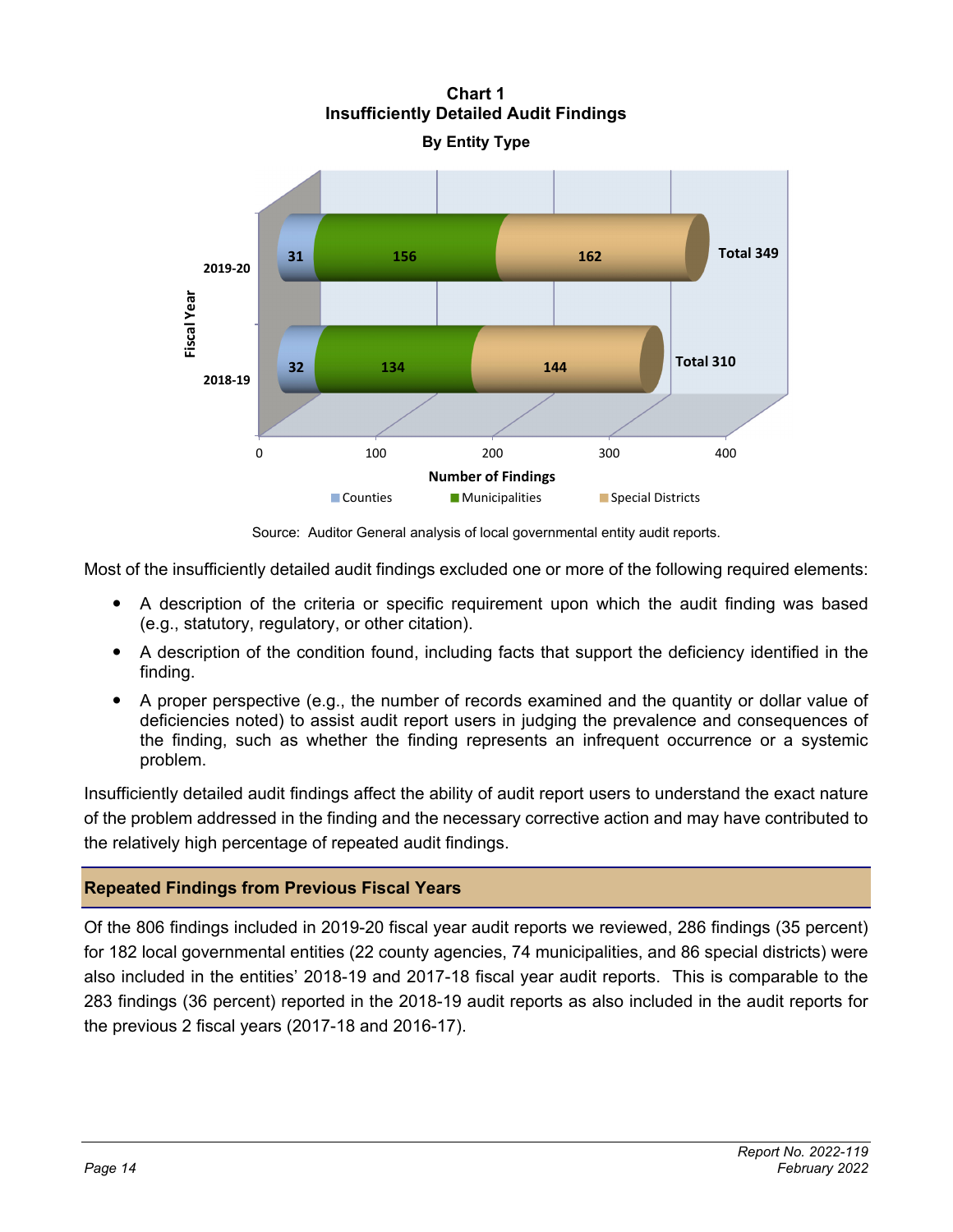### *FINANCIAL TRENDS*

#### **Going Concern Statements**

The 2019-20 fiscal year audit reports for 3 entities (Palm River Community Development District, SWI Community Development District, and Leon County Educational Facilities Authority) included statements by the respective auditors questioning the ability of the entities to continue operations on an ongoing basis (i.e., going concern statements). For the 2018-19 fiscal year, audit reports for 2 of these 3 entities (Palm River Community Development District and Leon County Educational Facilities Authority) also contained a going concern statement.

#### **Potential Financial Emergencies**

State law<sup>30</sup> requires local governmental entities to be subject to review and oversight by the Governor if, due to lack of funds, one or more of the following conditions occur:

- Failure within the same fiscal year in which due to pay short-term loans or failure to make bond debt service or other long-term debt payments when due.
- Failure to pay uncontested claims from creditors within 90 days after the claim is presented.
- Failure to transfer at the appropriate time, taxes withheld on the income of employees or employer and employee contributions for Federal social security or any pension, retirement, or benefit plan of an employee.
- Failure for one pay period to pay wages and salaries owed to employees or retirement benefits owed to former employees.

Our review of the 1,672 local governmental entity 2019-20 fiscal year audit reports filed with us through October 2021 disclosed that a total of 34 (2 percent) of the entities (1 municipality and 33 special districts) were reported as meeting one or more of these conditions. As shown in Table 4, when compared to our review results for the previous 4 fiscal years, this is the fewest number of entities reported as meeting at least one of the conditions.

<sup>30</sup> Section 218.503(1), Florida Statutes.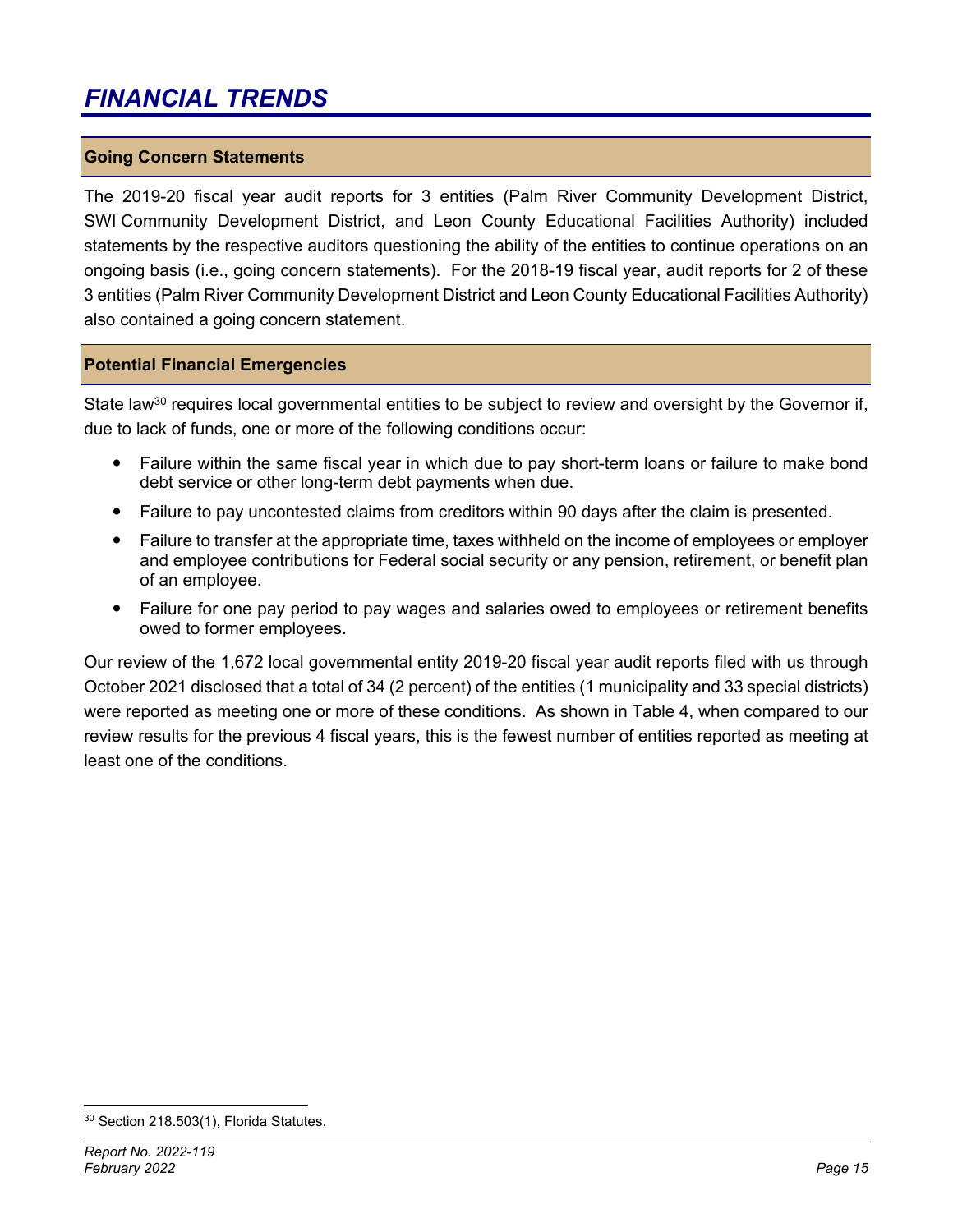### **Table 4 Local Governments Meeting Specified Conditions**

#### **For the 2015-16 Through 2019-20 Fiscal Years**

|                                                                                                                                                                                                                                              | <b>Fiscal Year</b> |                          |              |                |               |  |  |
|----------------------------------------------------------------------------------------------------------------------------------------------------------------------------------------------------------------------------------------------|--------------------|--------------------------|--------------|----------------|---------------|--|--|
|                                                                                                                                                                                                                                              | 2015-16            | 2016-17                  | 2017-18      | 2018-19        | 2019-20       |  |  |
| Number of local governmental entities meeting one or more<br>of the financial emergency conditions.                                                                                                                                          |                    | 45                       | 38           | 37             | 34            |  |  |
| <b>Cited for failure:</b>                                                                                                                                                                                                                    |                    |                          |              |                |               |  |  |
| Within the same fiscal year in which due, to pay short-term<br>loans or failure to make bond debt service or other long-term<br>debt payments when due, as a result of a lack of funds.                                                      | 54                 | 42                       | 37           | 35             | 33            |  |  |
| To pay uncontested claims from creditors within 90 days after<br>the claim is presented, due to lack of funds.                                                                                                                               | 3                  | 5                        | 3            | $\overline{4}$ | $\mathcal{P}$ |  |  |
| To transfer at the appropriate time, due to lack of funds, taxes<br>withheld on the income of employees or employer and<br>employee contributions for Federal social security or any<br>pension, retirement, or benefit plan of an employee. | 1                  | $\overline{\phantom{a}}$ | $\mathbf{1}$ | 1              |               |  |  |
| For one pay period to pay, due to lack of funds, wages and<br>salaries owed to employees or retirement benefits owed to<br>former employees.                                                                                                 |                    |                          | 1            | 1              |               |  |  |

Source: Auditor General analysis of local governmental entity audit reports.

If a local governmental entity is reported as meeting one or more of the specified conditions, Rules of the Auditor General<sup>31</sup> require the independent auditor to specify whether the condition was a result of deteriorating financial conditions. For 22 of the 34 entities reported as meeting one or more of the specified conditions at the 2019-20 fiscal year end, the auditor indicated that the condition resulted from deteriorating financial conditions.

#### **Deteriorating Financial Conditions**

As discussed in the **BACKGROUND** section of this report, Rules of the Auditor General<sup>32</sup> require the independent auditor to assess the local governmental entity's financial condition and include management letter recommendations addressing any deteriorating financial conditions disclosed by the audit. For example, a municipality's failure to implement cost reductions or revenue enhancements to replenish fund equities and cash reserves may result in a future financial emergency condition.

The respective auditors reported a total of 35 (2 percent) of the entities (9 municipalities and 26 special districts) as experiencing deteriorating financial conditions at the 2019-20 fiscal year end. As illustrated by Chart 2, the total number of local governmental entities reported as experiencing deteriorating financial conditions has steadily decreased from the 2015-16 through the 2019-20 fiscal years.

<sup>31</sup> Section 10.554(1)(i)5.b.2., Rules of the Auditor General.

 $32$  Sections 10.554(1)(i)5.b.2. and 10.556(8), Rules of the Auditor General.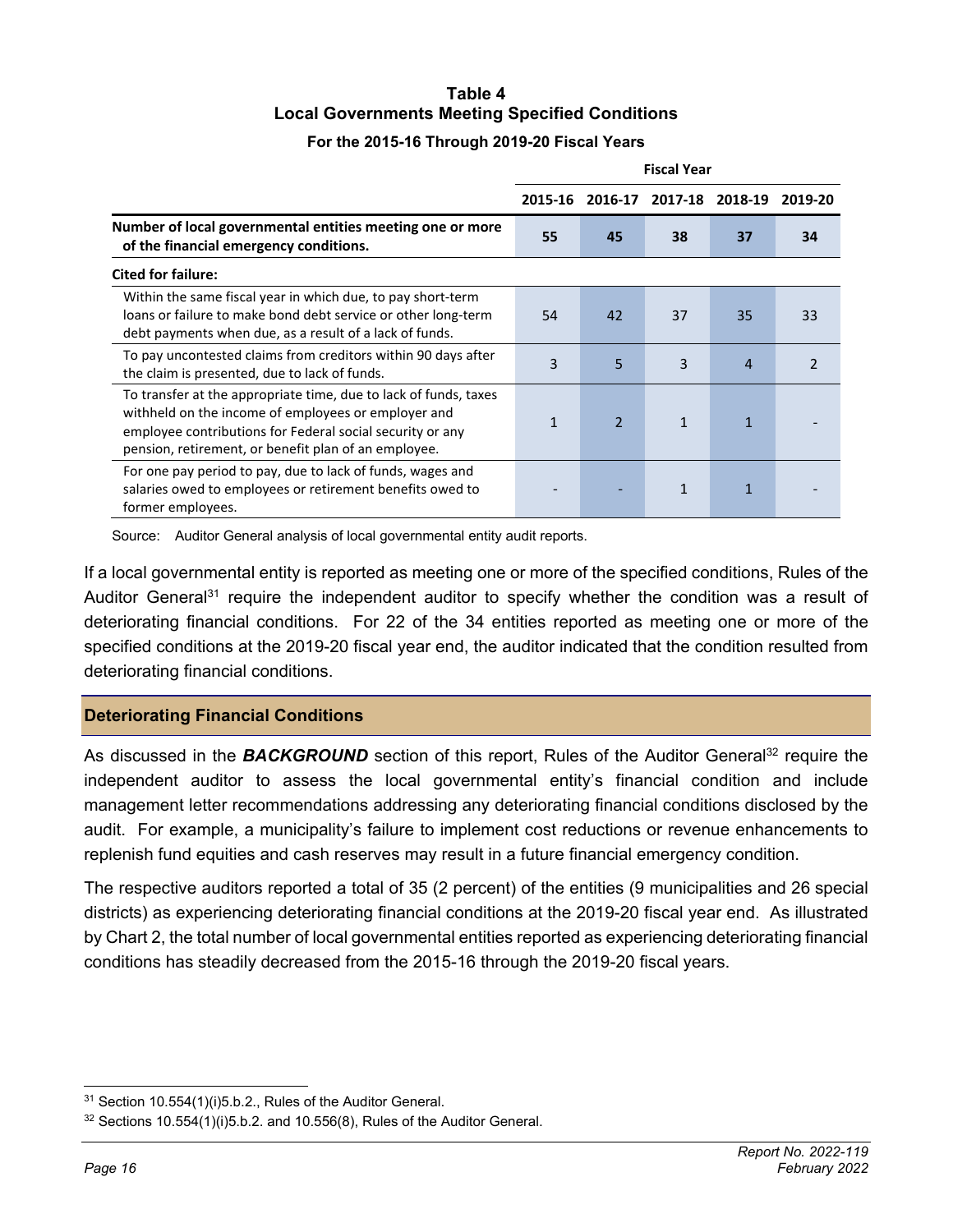**Chart 2 Entities Reported as Experiencing Deteriorating Financial Conditions For the 2015-16 Through 2019-20 Fiscal Years** 



Source: Auditor General analysis of local governmental entity audit reports.

#### **Millage Rates, Taxable Property Values, and Taxes Levied**

As similarly noted for previous calendar years, we prepared a summary in Table 5 that shows, on average, less-populated counties had 2020 calendar year millage rates that were higher than those of more-populated counties. In contrast, more-populated municipalities had higher 2020 calendar year millage rates than less-populated municipalities. Table 5 shows, for various population ranges, the average 2020 calendar year millage rates for counties and municipalities.

| Table 5 |                                          |  |  |  |  |  |  |  |  |
|---------|------------------------------------------|--|--|--|--|--|--|--|--|
|         | <b>Populations and Average Tax Rates</b> |  |  |  |  |  |  |  |  |

| <b>Counties</b>              |                     | <b>Municipalities</b>   |                     |  |  |
|------------------------------|---------------------|-------------------------|---------------------|--|--|
|                              | Average 2020        |                         | Average 2020        |  |  |
| <b>Population Range</b>      | <b>Millage Rate</b> | <b>Population Range</b> | <b>Millage Rate</b> |  |  |
| < 25,000                     | 8.9032              | < 1,000                 | 4.2603              |  |  |
| $25,000 - 74,999$            | 8.0002              | $1,000 - 2,999$         | 4.7559              |  |  |
| $75,000 - 224,999$<br>5.8926 |                     | $3,000 - 9,999$         | 4.9417              |  |  |
| $225,000 - 674,999$          | 5.8007              | $10,000 - 24,999$       | 4.7826              |  |  |
| $675,000 +$                  | 5.1674              | $25,000 - 99,999$       | 5.2328              |  |  |
|                              |                     | $100,000 +$             | 6.1782              |  |  |

#### **2020 Calendar Year**

Source: Bureau of Economic and Business Research, University of Florida; and Florida Department of Revenue, Property Valuations and Tax Rate.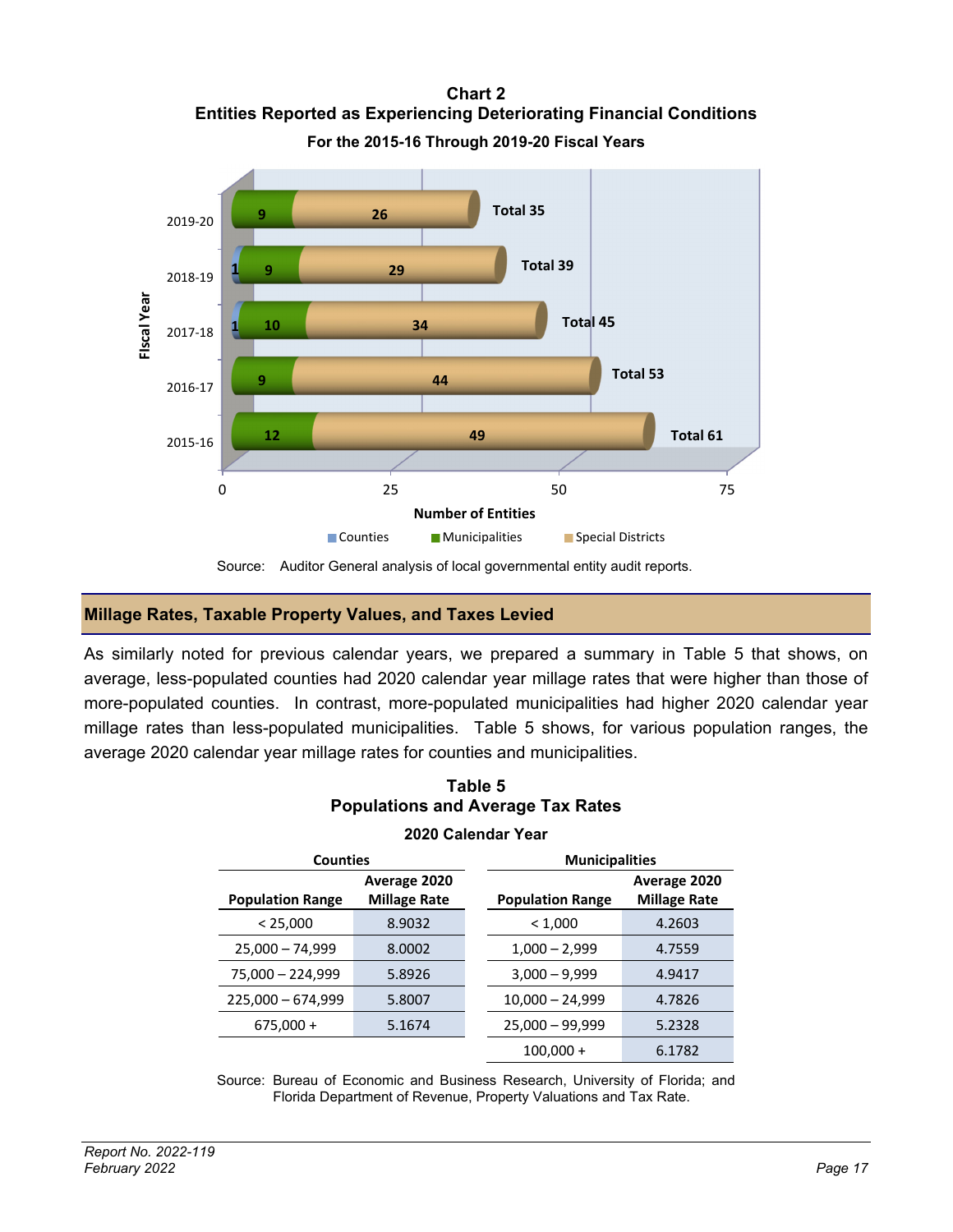State law<sup>33</sup> limits the ad valorem tax against real property and tangible personal property to 10 mills, except for voted levies. As such, entities with millage rates at or near the statutory maximum may be unable to raise additional funds when needed. For the 2020 calendar year, the average ad valorem millage rate was 6.7609 for counties and 4.9041 for municipalities. Five counties and six municipalities established millage rates of 9.5 mills or greater for the 2020 calendar year, which is a decrease from the six counties and seven municipalities with millage rates 9.5 mills or greater for the 2019 calendar year. Since the 2011 calendar year, the average millage rate has increased 3 percent for counties and 10 percent for municipalities. A summary of average millage rates, the total taxable property values, and the total taxes levied by counties and municipalities for the 2011 through 2020 calendar years are shown in Table 6.

| Table 6                                                          |
|------------------------------------------------------------------|
| Average Millage Rates, Taxable Property Values, and Taxes Levied |
| For the 2011 Through 2020 Calendar Years                         |

|                                                                                       |        | <b>Counties</b>     |                     | <b>Municipalities</b> |                                   |                                          |                     |  |  |  |
|---------------------------------------------------------------------------------------|--------|---------------------|---------------------|-----------------------|-----------------------------------|------------------------------------------|---------------------|--|--|--|
| Average<br><b>Millage</b><br><b>Taxable Property</b><br><b>Values</b><br>Year<br>Rate |        |                     | <b>Taxes Levied</b> | Year                  | Average<br><b>Millage</b><br>Rate | <b>Taxable Property</b><br><b>Values</b> | <b>Taxes Levied</b> |  |  |  |
| 2020                                                                                  | 6.7609 | \$2,130,377,105,308 | \$10,549,832,666    | 2020                  | 4.9041                            | \$1,103,167,158,116                      | \$5,448,631,644     |  |  |  |
| 2019                                                                                  | 6.8681 | \$1,995,477,685,572 | \$9,917,389,803     | 2019                  | 4.8753                            | \$1,129,393,866,217                      | \$5,638,247,030     |  |  |  |
| 2018                                                                                  | 6.9030 | \$1,862,983,263,912 | \$9,233,456,980     | 2018                  | 4.8008                            | \$1,020,379,094,863                      | \$5,021,148,012     |  |  |  |
| 2017                                                                                  | 6.8307 | \$1,735,396,221,790 | \$8,595,251,079     | 2017                  | 4.8309                            | \$948,589,859,725                        | \$4,616,851,516     |  |  |  |
| 2016                                                                                  | 6.8891 | \$1,607,219,081,691 | \$7,966,906,576     | 2016                  | 4.7507                            | \$874,867,723,292                        | \$4,214,939,284     |  |  |  |
| 2015                                                                                  | 6.8486 | \$1,495,400,306,053 | \$7,453,181,645     | 2015                  | 4.6916                            | \$803,897,891,677                        | \$3,896,411,050     |  |  |  |
| 2014                                                                                  | 6.9770 | \$1,391,611,734,036 | \$6,945,148,414     | 2014                  | 4.6902                            | \$742,348,462,462                        | \$3,581,671,973     |  |  |  |
| 2013                                                                                  | 6.8729 | \$1,313,088,962,720 | \$6,531,531,203     | 2013                  | 4.6539                            | \$695,368,291,486                        | \$3,334,857,594     |  |  |  |
| 2012                                                                                  | 6.7232 | \$1,274,129,214,427 | \$6,226,308,983     | 2012                  | 4.5917                            | \$672,164,583,098                        | \$3,210,789,207     |  |  |  |
| 2011                                                                                  | 6.5857 | \$1,286,288,672,092 | \$6,217,195,940     | 2011                  | 4.4754                            | \$672,020,162,040                        | \$3,165,072,038     |  |  |  |

Source: Florida Department of Revenue, Property Valuations and Tax Data.

Table 6 also shows that the counties' average millage rates slightly decreased for the 2020 calendar years. After steady annual increases from the 2011 through 2014 calendar years, average county millage rates have stabilized within a narrow range for the 2015 through 2020 calendar years. In contrast, the municipalities' average millage rates increased each year from the 2011 through 2017 calendar years, with a slight decrease from the 2018 calendar year, before again increasing in the 2019 and 2020 calendar years.

As depicted in Charts 3 and 4, there was a significant overall increase in the taxable property values and taxes levied over the 9-year period 2011 through 2020. A comparison of 2019 and 2020 calendar year data for counties shows an increase in taxable property values of \$135 billion (0.7 percent) and taxes levied of \$633 million (6.4 percent). In contrast, the 2019 and 2020 calendar year data for municipalities shows a slight decrease in taxable property values of \$26 billion (2.3 percent) and taxes levied of \$189 million (3.4 percent).

<sup>33</sup> Sections 200.071 and 200.081, Florida Statutes.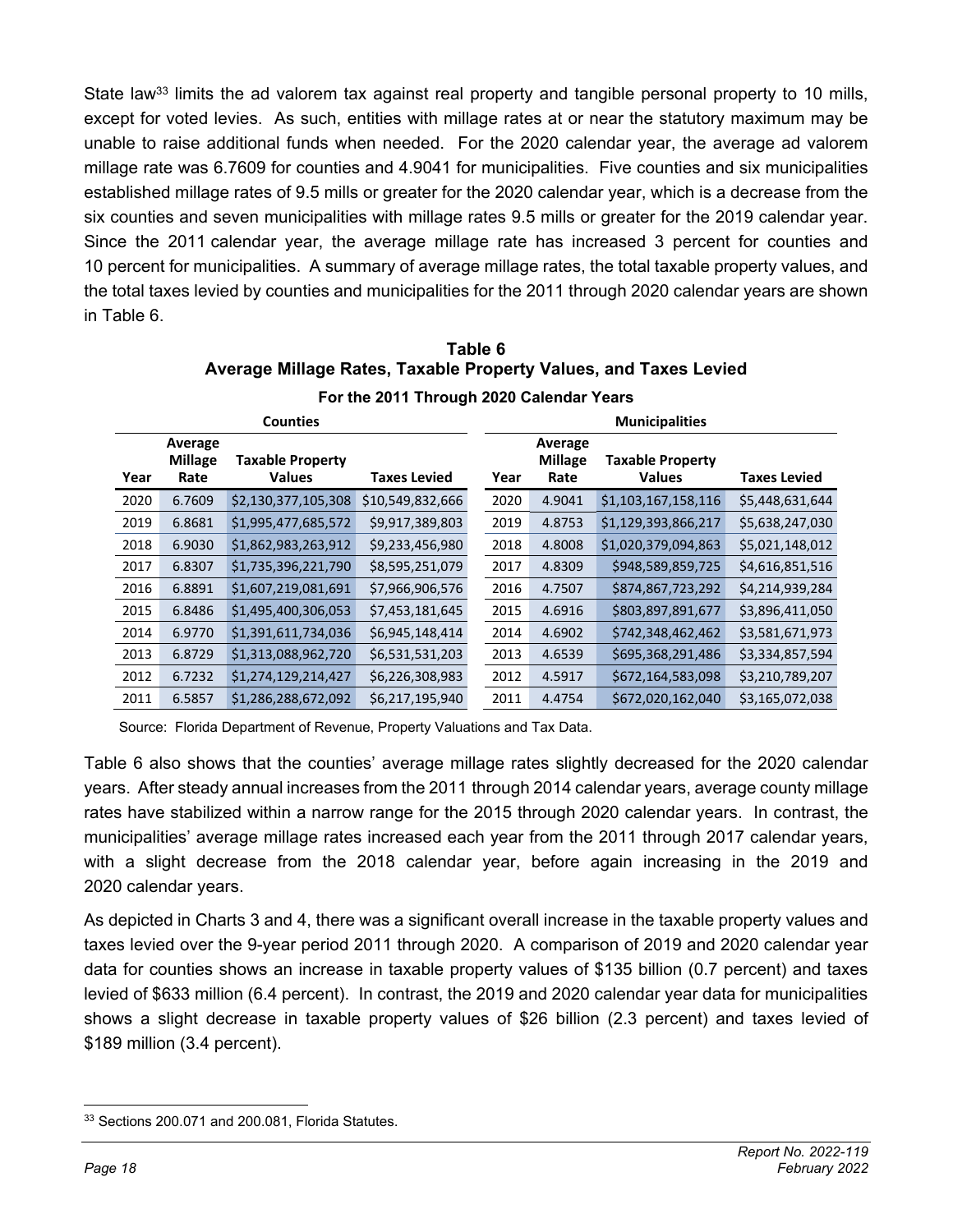### **Chart 3 Taxable Property Values**



**For the 2011 Through 2020 Calendar Years a**

<sup>a</sup> Amounts depicted may not agree to those in our prior reports due to information updates in the Property Valuations and Tax Data by the Florida Department of Revenue.

Source: Florida Department of Revenue, Property Valuations and Tax Data.



**Chart 4** 

a Amounts depicted may not agree to those in our prior reports due to information updates in the Property Valuations and Tax Data by the Florida Department of Revenue.

Source: Florida Department of Revenue, Property Valuations and Tax Data.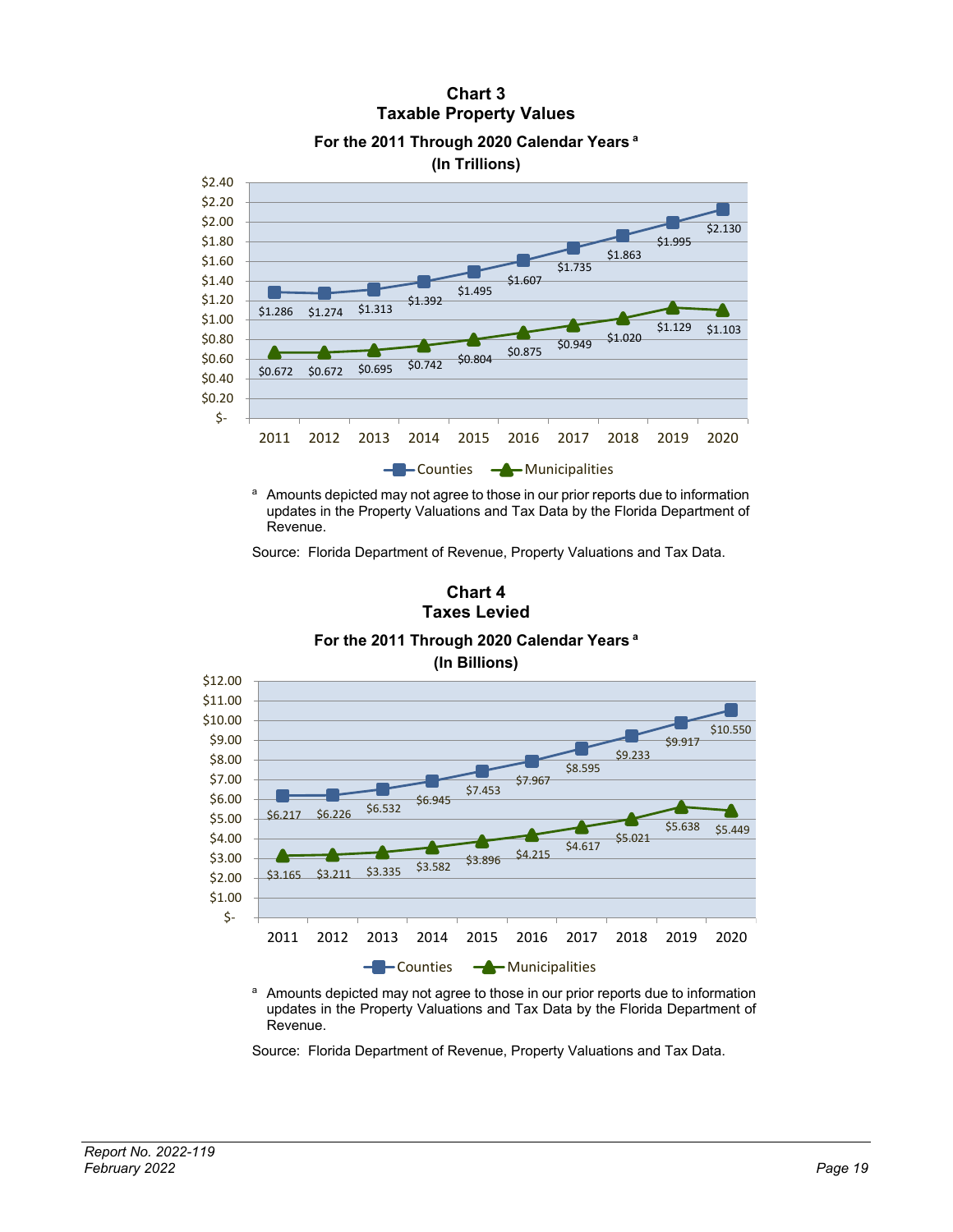#### **Pension Plans**

We noted that 513 of the 1,565 local governmental entity 2019-20 fiscal year audit reports filed with us as of July 31, 2021, reported the existence of one or more employee defined benefit pension plans. These 513 audit reports related to 59 counties, 272 municipalities, and 182 special districts. The reported employee defined benefit pension plans include plans for general employees, firefighters, police officers, or some combination thereof (mixed).

Of the 513 local governmental entities reporting employee defined benefit pension plans, 349 local governmental entities (58 counties, 144 municipalities, and 147 special districts) participated in the Florida Retirement System (FRS). In addition, 221 of the 513 local governmental entities reported a total of 408 local pension plans (i.e., plans not part of the FRS), including 361 municipal plans (110 for general employees, 96 for firefighters, 114 for police officers, and 41 mixed pension plans), 43 special district plans (23 for general employees and 20 for firefighters), and 4 county plans (1 for general employees and 3 for firefighters).

Historically, defined benefit pension plans that provide specified pension benefits to retirees have been prevalent in the public sector. The Government Finance Officers Association (GFOA),<sup>34</sup> in its best practice publication, *Sustainable Funding Practices of Defined Benefit Pension Plans*, indicates that a fundamental financial objective of a public employee defined benefit pension plan is to fund the long-term cost of benefits promised to plan participants. It is widely acknowledged that the appropriate way to attain reasonable assurance regarding the sustainability of pension benefits is for a government to accumulate resources for future benefit payments in a systematic and disciplined manner during the active service life of the benefiting employees (i.e., long-term funding). Long-term funding is accomplished by employer and employee contributions and investment earnings.

The GFOA recommends that governments adopt funding policies that target a funded ratio<sup>35</sup> of 100 percent or more. Additionally, the *Federal Pension Protection Act of 2006* provides that large private sector pension plans will be considered at risk of defaulting on their liabilities if they have funded ratios less than 80 percent under standard actuarial assumptions and less than 70 percent under certain "worst-case" actuarial assumptions. The implementation of Governmental Accounting Standards Board (GASB) Statement Nos. 67, *Financial Reporting for Pension Plans,* and 68, *Accounting and Financial Reporting for Pensions*, replaced the funded ratio measurement with the calculation of Plan Fiduciary Net Position as a Percentage of Total Pension Liability<sup>36</sup> and these two measures are not comparable. Currently, there is no GFOA guidance regarding what percentages of Plan Fiduciary Net Position as a Percentage of Total Pension Liability may be considered as indicators of potential default.

Chart 5 illustrates, for the local pension plans that reported Plan Fiduciary Net Position as a Percentage of Total Pension Liability for the 2019-20 fiscal year as required by GASB Statement Nos. 67 and 68,

<sup>34</sup> The GFOA issues best practices to communicate enhanced techniques and provide information about effective strategies regarding public finance for state and local governments.

<sup>&</sup>lt;sup>35</sup> A pension plan's funded ratio is the percentage of the plan's liabilities covered by its assets.

<sup>36</sup> Fiduciary net position is the residual amount on the pension plan's statement of fiduciary net position after subtracting liabilities and deferred inflows of resources from assets and deferred outflows of resources. The total pension liability is the portion of the actuarial present value of projected benefit payments that is attributed to past periods of member service.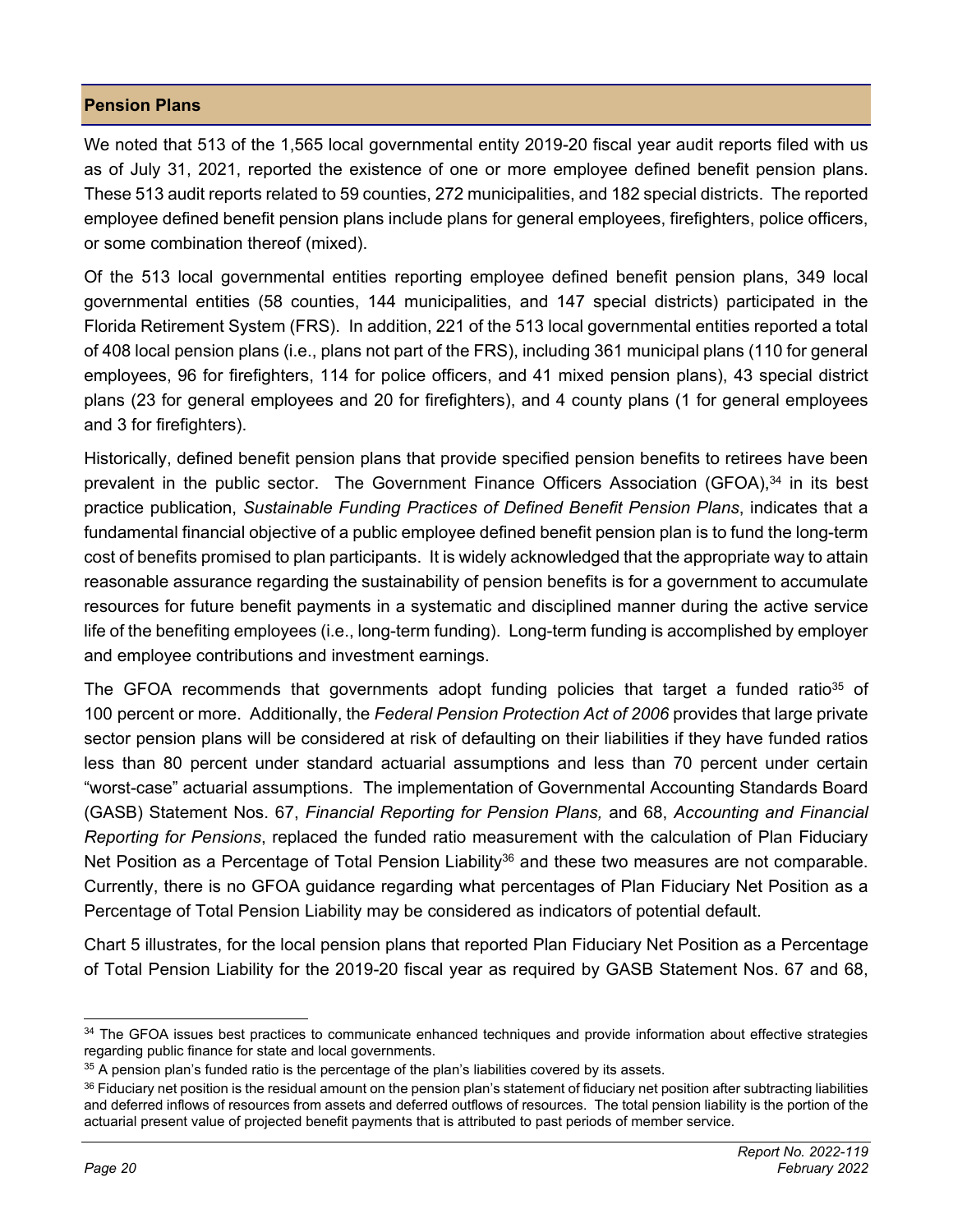ranges of reported percentages by local pension plan type (i.e., general employees, firefighters, police officers, and mixed). For comparative purposes, as of June 30, 2020, the FRS reported 78.85 percent as the Plan Fiduciary Net Position as a Percentage of Total Pension Liability.

> **Chart 5 Local Pension Plans Reported Plan Fiduciary Net Position**



**As a Percentage of Total Pension Liability For the 2019-20 Fiscal Year** 

Source: Auditor General analysis of local governmental entity audit reports.

#### **Other Financial Trends**

Our examination of trends using financial and other information obtained for the counties, municipalities, and special districts evaluated for the 2009-10 through 2019-20 fiscal years disclosed certain significant financial trends relating to financial equity, results of operations, and other trends. These financial trends are compiled based on our review of audit reports and annual financial reports and do not represent individual financial condition assessments of particular entities. Such assessments are the responsibility of local governmental entities and their independent auditors and require information that can only be obtained through examination of entity records and inquiry of entity management.

#### *Fund Equity and Results of Operations*

Effective for the 2010-11 fiscal year, local governments were required to implement the requirements of GASB Statement No. 54, which established fund balance classifications that comprise a hierarchy based primarily on the extent to which a government is bound to observe constraints imposed upon the use of the resources reported in governmental funds.

Table 7 shows that 153 entities reported net deficit total assigned and unassigned<sup>37</sup> or unrestricted fund equities at the 2019-20 fiscal year end, which represents a 28 percent increase in the number of entities

<sup>37</sup> The assigned and unassigned fund balance classifications pursuant to GASB Statement No. 54 are similar to unreserved fund balance used in reports prior to the 2010-11 fiscal year.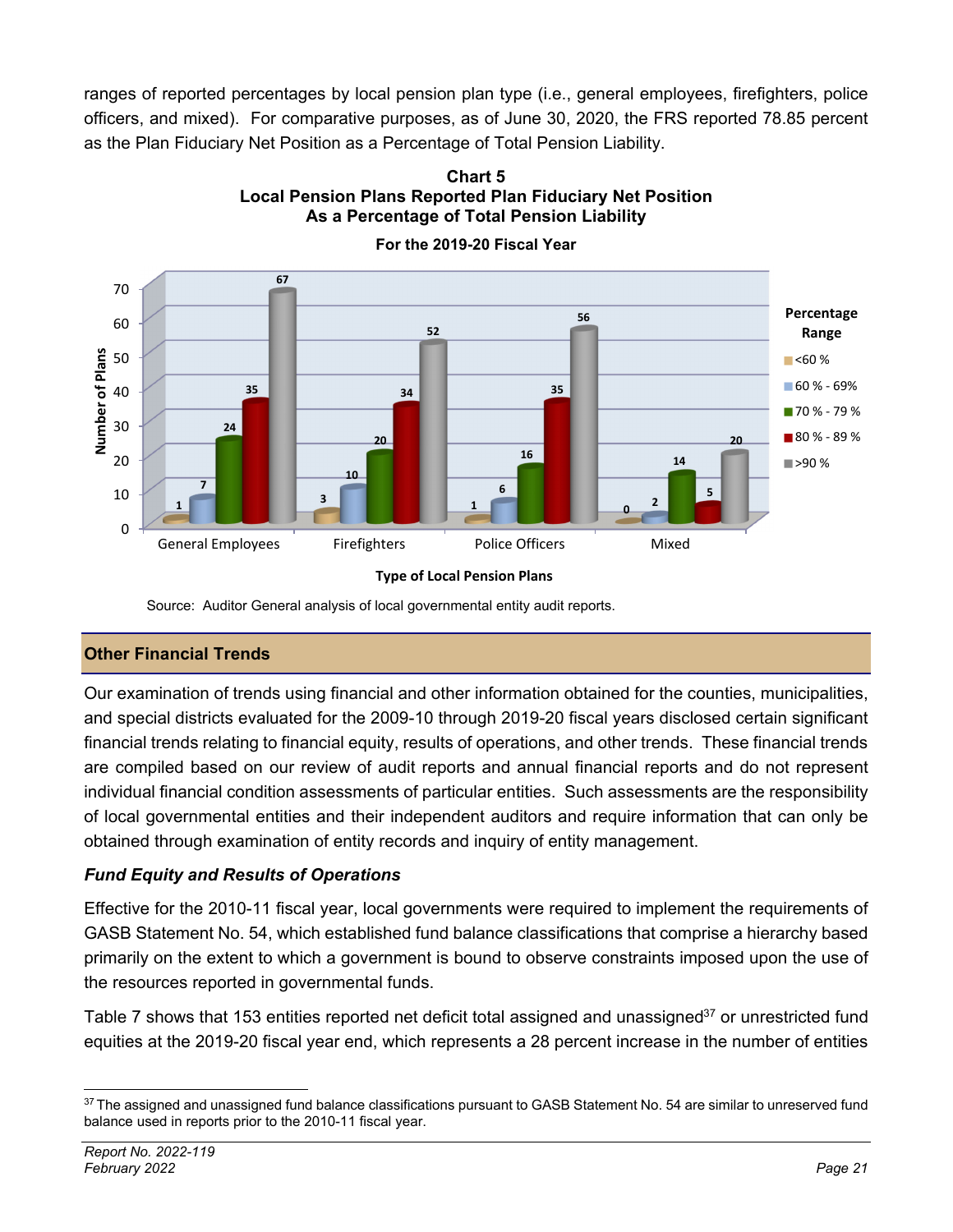that reported deficits at the 2014-15 fiscal year end, and a 29 percent increase over the number of entities that reported deficits at the 2009-10 fiscal year end. Although local governments are not statutorily required to maintain a specified level of assigned and unassigned or unrestricted fund equity, the ability of these entities to maintain adequate service levels and fund capital acquisitions may be diminished if sufficient fund equity is not maintained.

|                                                                                                                                                   | <b>Counties</b><br><b>Fiscal Year</b> |              |              |                                                                                                 | <b>Municipalities</b><br><b>Fiscal Year</b> |                  |     | <b>Special Districts</b> |                  | <b>Totals</b> |                    |       |  |
|---------------------------------------------------------------------------------------------------------------------------------------------------|---------------------------------------|--------------|--------------|-------------------------------------------------------------------------------------------------|---------------------------------------------|------------------|-----|--------------------------|------------------|---------------|--------------------|-------|--|
|                                                                                                                                                   |                                       |              |              |                                                                                                 |                                             |                  |     | <b>Fiscal Year</b>       |                  |               | <b>Fiscal Year</b> |       |  |
|                                                                                                                                                   |                                       |              |              | 2009-10 2014-15 2019-20 2009-10 2014-15 2019-20 2009-10 2014-15 2019-20 2009-10 2014-15 2019-20 |                                             |                  |     |                          |                  |               |                    |       |  |
| <b>Total Number of Reports</b><br>Reviewed <sup>b</sup>                                                                                           | 66                                    | 61           | 59           | 388                                                                                             | 371                                         | 357              | 918 | 984                      | 1,281            | 1,372         | 1,416              | 1,697 |  |
| Number of reports that:                                                                                                                           |                                       |              |              |                                                                                                 |                                             |                  |     |                          |                  |               |                    |       |  |
| Reported net deficit total<br>assigned and unassigned or<br>unrestricted fund equity.                                                             |                                       | $\mathbf{1}$ | $\mathbf{1}$ | 12                                                                                              | 8                                           | 6                | 107 | 111                      | 146 <sup>c</sup> | 119           | 120                | 153   |  |
| Reported no assigned and<br>unassigned or unrestricted<br>fund equity.                                                                            |                                       |              |              |                                                                                                 | $\mathbf{1}$                                | 1 <sup>d</sup>   | 92  | 118                      | 198 <sup>d</sup> | 92            | 119                | 199   |  |
| <b>Experienced either excess</b><br>expenditures over revenues<br>in governmental operations<br>or operating losses in<br>proprietary operations. | 53                                    | 48           | 34           | 292                                                                                             | 246                                         | 223 <sup>e</sup> | 468 | 478                      | 588 <sup>e</sup> | 813           | 772                | 845   |  |
| <b>Experienced net losses</b><br>when both governmental<br>and proprietary funds were<br>taken into account.                                      | 53                                    | 34           | 15           | 198                                                                                             | 159                                         | 131 <sup>f</sup> | 463 | 472                      | 579 <sup>f</sup> | 714           | 665                | 725   |  |
| Experienced net losses and<br>reported net deficit<br>assigned and unassigned or<br>unrestricted fund equity.                                     |                                       | 1            |              | 8                                                                                               | $\overline{7}$                              | 5                | 125 | 79                       | 108 <sup>g</sup> | 133           | 87                 | 113   |  |

#### **Table 7 Summary of Analysis of Fund Equities and Results of Operations**

**For the 2009-10,<sup>a</sup> 2014-15, and 2019-20 Fiscal Years** 

a For the 2009-10 fiscal year, pre-GASB Statement No. 54 terminology (i.e., unreserved or unrestricted fund equity) was used for the fund equity amounts.

<sup>b</sup> Totals include both audit reports and annual financial reports reviewed. For the 2019-20 fiscal year, the total number of reports reviewed includes the 1,565 audit reports received through July 31, 2021, and 132 annual financial reports (6 municipality reports and 126 special district reports) for a total of 1,697 audit reports and annual financial reports.

<sup>c</sup> Total includes annual financial reports reviewed for 17 special districts that reported net deficit total assigned and unassigned or unrestricted fund equity**.** 

<sup>d</sup> Totals include annual financial reports reviewed for 1 municipality and 43 special districts that reported no assigned and unassigned or unrestricted fund equity.

<sup>e</sup> Totals include annual financial reports reviewed for 3 municipalities and 58 special districts that reported losses in either governmental or proprietary funds**.** 

f Totals include annual financial reports reviewed for 3 municipalities and 55 special districts that indicated the entities experienced net losses when both governmental and proprietary funds were considered.

g Total includes annual financial reports reviewed for 11 special districts that indicated the entities experienced net losses and reported net deficit assigned and unassigned or unrestricted fund equity**.** 

Source: Auditor General analysis of local governmental entity audit reports and annual financial reports.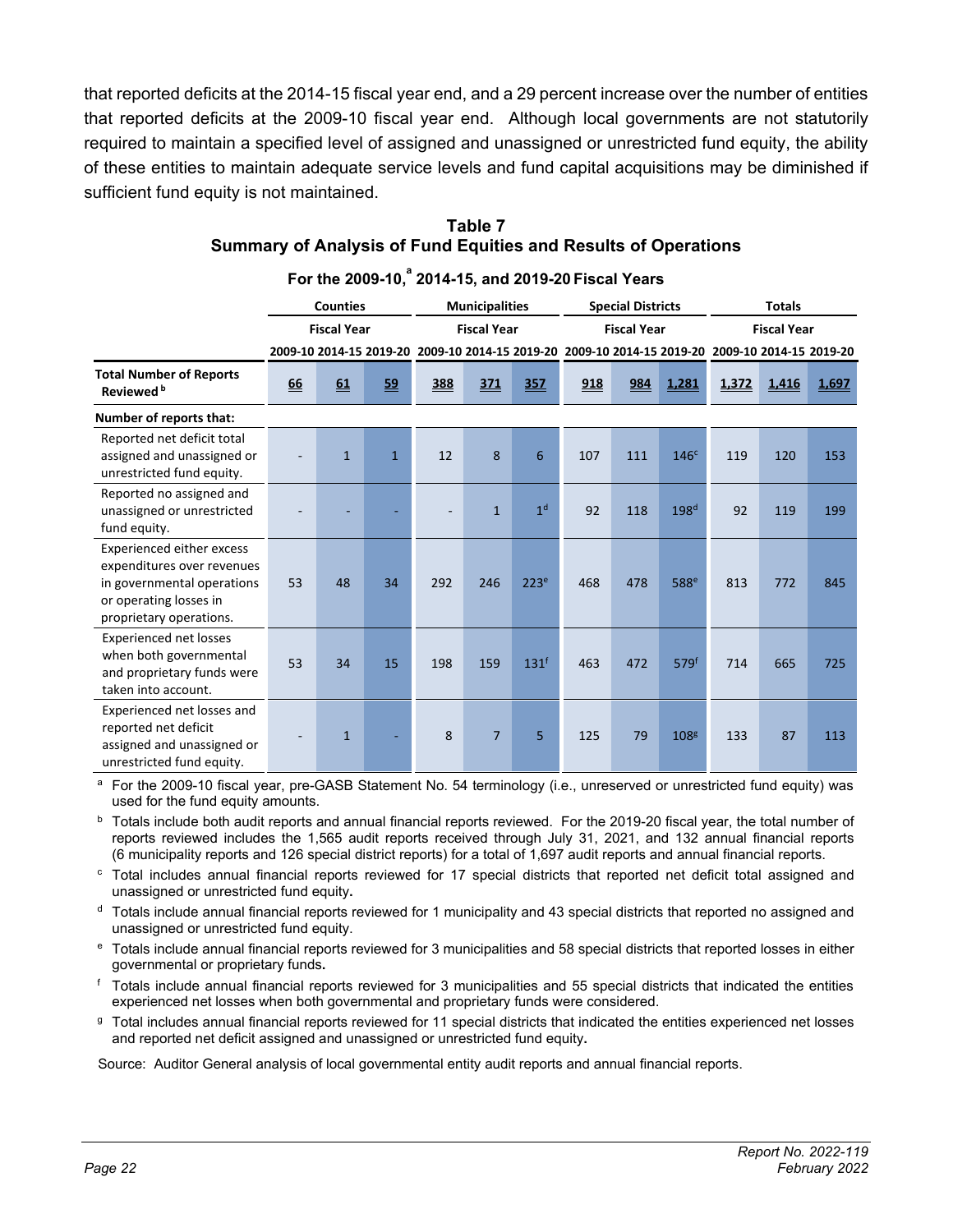Many entities transfer governmental fund resources to support proprietary fund operations. However, for the 2009-10, 2014-15, and 2019-20 fiscal years, the percentage of all entities reviewed with net losses (combining both governmental and proprietary funds) were 52 percent (714 of 1,372 reports), 47 percent (665 of 1,416 reports), and 43 percent (725 of 1,697 reports), respectively. From the 2014-15 fiscal year to the 2019-20 fiscal year, the percentage of counties that experienced net losses decreased from 56 to 25 percent; the percentage of municipalities that experienced net losses decreased from 43 to 37 percent; and the percentage of special districts that experienced net losses decreased from 48 to 45 percent.38 Additionally, of the 725 entities that experienced net losses for 2019-20 fiscal year operations, 113 entities (7 percent of the 1,697 reports reviewed) also reported net deficit total assigned and unassigned or unrestricted fund equities at the 2019-20 fiscal year end.

Continued net losses and net deficit total assigned and unassigned or unrestricted fund equities may leave entities with insufficient funds to sustain current levels of services without borrowing funds from external sources. Additionally, those entities have less resources available for emergencies and unforeseen situations.

#### *Other Trends*

A total of 107 audited entities (7 municipalities and 100 special districts) reported cash and investments in amounts that were not sufficient to cover current liabilities at the 2019-20 fiscal year end, as compared to 97 entities at the 2014-15 fiscal year end, but 13 fewer than the 120 entities that similarly reported cash and investments at the 2009-10 fiscal year end. In addition, our examination of annual financial reports disclosed that 46 special districts reported cash and investments in amounts not sufficient to cover current liabilities at the 2019-20 fiscal year end. Declining levels of cash and investments when compared to current liabilities may indicate that the local governmental entity has overextended itself or may be having difficulty raising the cash necessary to meet current needs.

Long-term debt reported for governmental activities totaled \$26.6 billion at the 2019-20 fiscal year end, a decrease of \$1 billion, compared to \$27.6 billion at the 2014-15 fiscal year end for the reports we reviewed for those fiscal years. While local governments are statutorily authorized to enter into long-term debt arrangements, for example, to fund construction projects or repay or refinance older debt that has not been paid off, it is important to consider current revenue streams and other available resources to ensure debt service requirements are met and to reduce debt as appropriate.

<sup>38</sup> Although the percentage of special districts that experienced net losses decreased from 48 to 45 percent, the number of special districts experiencing net losses increased from 472 to 579. For the 2014-15 and 2019-20 fiscal years, we examined financial information for 984 and 1,281 special districts, respectively.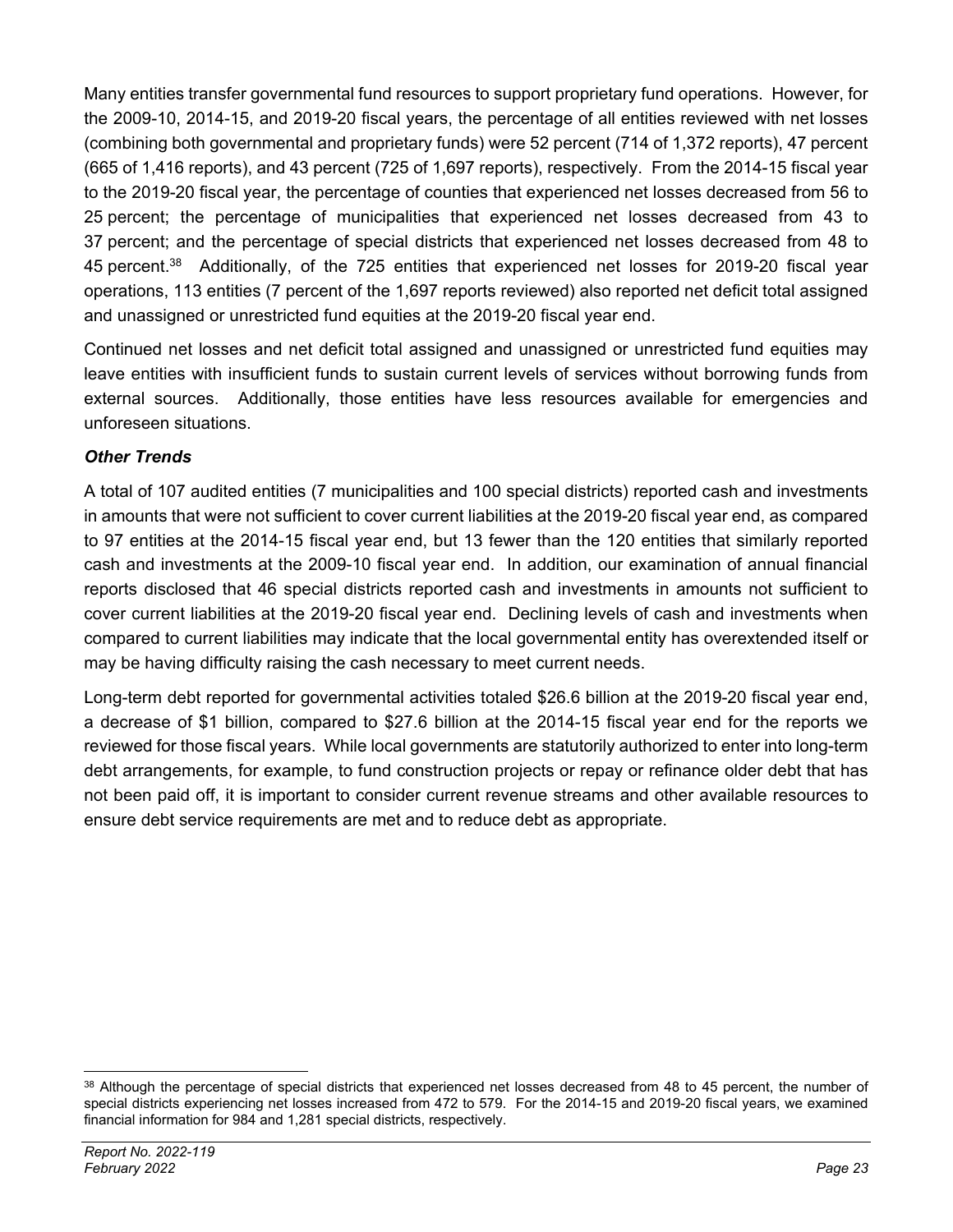# *OBJECTIVES, SCOPE, AND METHODOLOGY*

The objectives of this project for the audit reports filed with us from local governmental entities and the annual financial reports provided to us from the Department of Financial Services (DFS) were to identify:

- Significant findings based on our review of the audit reports.
- Financial trends using information from the audit reports and annual financial reports.

Although all local governmental entities are required to file annual financial reports with the DFS.<sup>39</sup> all references to annual financial reports in this report pertain to those for entities without audited financial statements. As a result, the financial trends based on annual financial reports included in this report are based on unverified amounts.

The scope of this project included a review of the independent auditor 2019-20 fiscal year financial statement audit reports filed with us by July 31, 2021, for 59 counties (which included 346 individual county agency reports), 351 municipalities, and 1,155 special districts. The scope also included 6 municipality and 126 special district annual financial reports (filed with the DFS and provided to us) of entities that were not required to provide for an audit. In addition, the scope included a review of audit reports received for 1,672 entities (65 counties, 377 municipalities, and 1,230 special districts) through October 31, 2021, to identify entities that were reported as having met a condition specified in State law,40 or having deteriorating financial conditions.

Our methodology included a review of applicable audit reports and annual financial reports and a compilation of significant findings and financial trends. We included 1,852 entities (346 county agencies, 351 municipalities, and 1,155 special districts) in our analysis of significant findings. We included 1,565 entities (59 counties, 351 municipalities, and 1,155 special districts) in our analysis of significant financial trends (except for the analysis of fund equities and results of operations, as depicted in Table 7, where we also included annual financial reports for 6 municipalities and 126 special districts).

We planned and performed this review to obtain sufficient, appropriate evidence to provide a reasonable basis for our findings and conclusions based on our objectives. We believe that the evidence obtained provides a reasonable basis for the summaries of significant findings and financial trends included in this report.

<sup>39</sup> Section 218.32(1)(e), Florida Statutes.

<sup>40</sup> Section 218.503(1), Florida Statutes.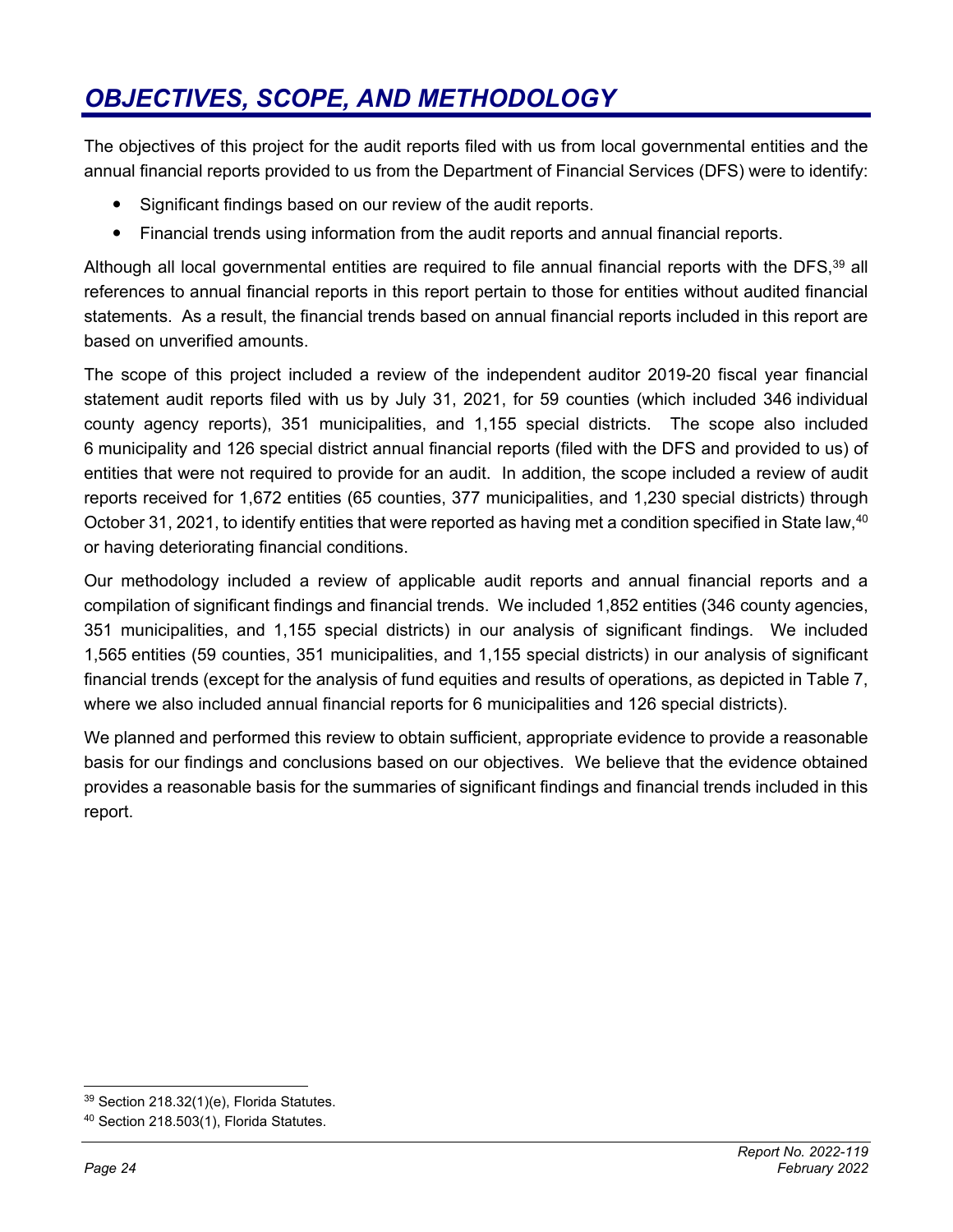## *AUTHORITY*

Pursuant to Section 11.45(7)(f), Florida Statutes, I have directed that this report be prepared to present the summary of significant findings and financial trends identified in local governmental entity audit reports prepared by independent certified public accountants or, for entities not required to provide for an audit, financial trend information obtained from local governmental entity annual financial reports, for the 2019-20 fiscal year.

Sherries F. Norman

Sherrill F. Norman, CPA Auditor General